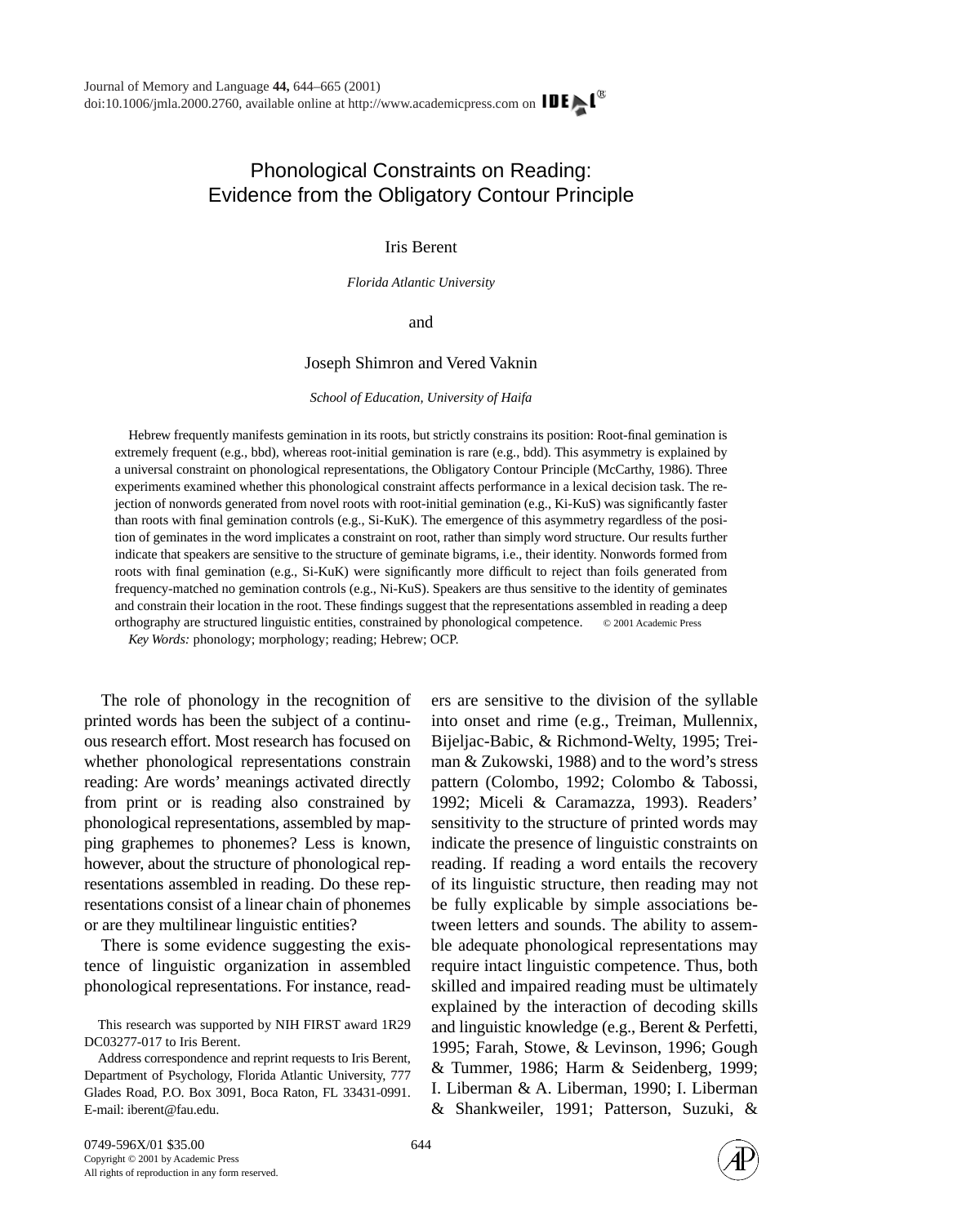Nakayama-Wydell, 1996; Pennington, 1990; Perfetti, 1985, 1992; Shaywitz, 1996; Studdert-Kennedy & Mody, 1995).

The present investigation addresses the role of phonological constraints on reading using the Obligatory Contour Principle (OCP) as a case study. The OCP is a universal ban on adjacent identical elements in phonological representations (McCarthy, 1979, 1986). OCP effects concerning segments, features, and tones have been documented in a variety of languages (e.g., Goldsmith, 1991, Kenstowicz, 1994; Leben, 1973; McCarthy, 1979, 1986; Yip, 1988, 1995). If reading is subject to linguistic constraints, then readers may exhibit sensitivity to the OCP in the performance of a silent reading task, lexical decision.

### *The Nature of OCP Effects: Lexical and Derivational Manifestations*

Linguistic theory has documented two manifestations of identity avoidance in phonological representations (McCarthy, 1986; Yip, 1988). One manifestation of the OCP is found in the derivation of phonological representations. Morphological and phonological processes occasionally result in adjacent identical elements. The OCP intervenes to prevent such outputs by either blocking the operation of rules whose output is illicit or triggering phonological rules designed to repair such outputs. A familiar manifestation of the derivational OCP in English concerns the adjacency of coronals (Russel, 1997; Yip, 1988). Many English suffixes begin with a coronal consonant. The concatenation of such suffixes and a root ending with a coronal results in adjacent segments with an identical place of articulation, violating the OCP. The OCP repairs such illicit outputs in several ways, including vowel epenthesis (e.g., *buss* + s→*busses*; *want* + *d*→*wanted*, *add* + *ion*→*addition*) and segment deletion (e.g., *complete* + *tion*→*completion*; *ad* + *sist*→*assist*). The hypothesis that repair rules are triggered by identity avoidance offers a simple explanation for these otherwise arbitrary phonological changes applying during derivation (Yip, 1988). A second manifestation of the OCP is as a morphemic structure constraint: The OCP bans adjacent identical elements in the phonological representation of a morpheme in the lexicon. It is the lexical OCP that is the center of our investigation. One of the best known cases of the lexical OCP concerns the structure of Semitic roots. We thus assess its presence in Hebrew.

#### *OCP Effects in Hebrew Root Structure*

To understand the nature of OCP effects in Hebrew, we must first briefly consider word formation in this language. Hebrew words are formed by inserting a root into a word pattern. The root is a sequence of typically three consonants. For instance, the root *bdd* indicates the core meaning of isolation. To form a word, the root must be inserted into a word pattern. The word pattern includes place holders for the root consonants. It also supplies the vowels and affixes. For instance, the root *bdd* may be inserted in the word pattern CiCeC, resulting in the verb  $Bi-DeD<sup>1</sup>$ , *he isolated*. The insertion of the same root in the word patterns CiCuC, CCiCut, and hitCoCeC yields the nouns *Bi-DuD* (isolation), *BDi-Dut* (loneliness), and the reflexive verb *hit-Bo-DeD* (I isolated myself), respectively. Thus, a single root may yield a family of morphologically related words.

Our main interest is in the structure of the root. Consider again the root *bdd*. This root contains the geminates *dd*. Hebrew frequently manifests gemination in its roots, but strictly constrains its position (a property found also in other Semitic languages, Greenberg, 1950). Gemination is highly frequent at the root's final position (e.g., bdd, gll, kff, sbb, smm). In contrast, gemination is extremely rare root initially (e.g., \*ssm). This asymmetry requires an explanation. McCarthy (1979, 1986) provided an elegant account for this fact. His account assumes by assuming that phonological representations are multidimensional entities: Different phonological constituents, such as segments, tones, and syllables, are each arranged on separate tiers. These different tiers are anchored to a skeleton, an abstract set of timing units holding distinct

<sup>1</sup> To clarify the morphological structure of the word, we indicate the root consonants using uppercase letters. Syllable boundary is indicated by a hyphen. However, the orthography makes no distinction between the representation of root and nonroot graphemes nor does it mark syllable structure.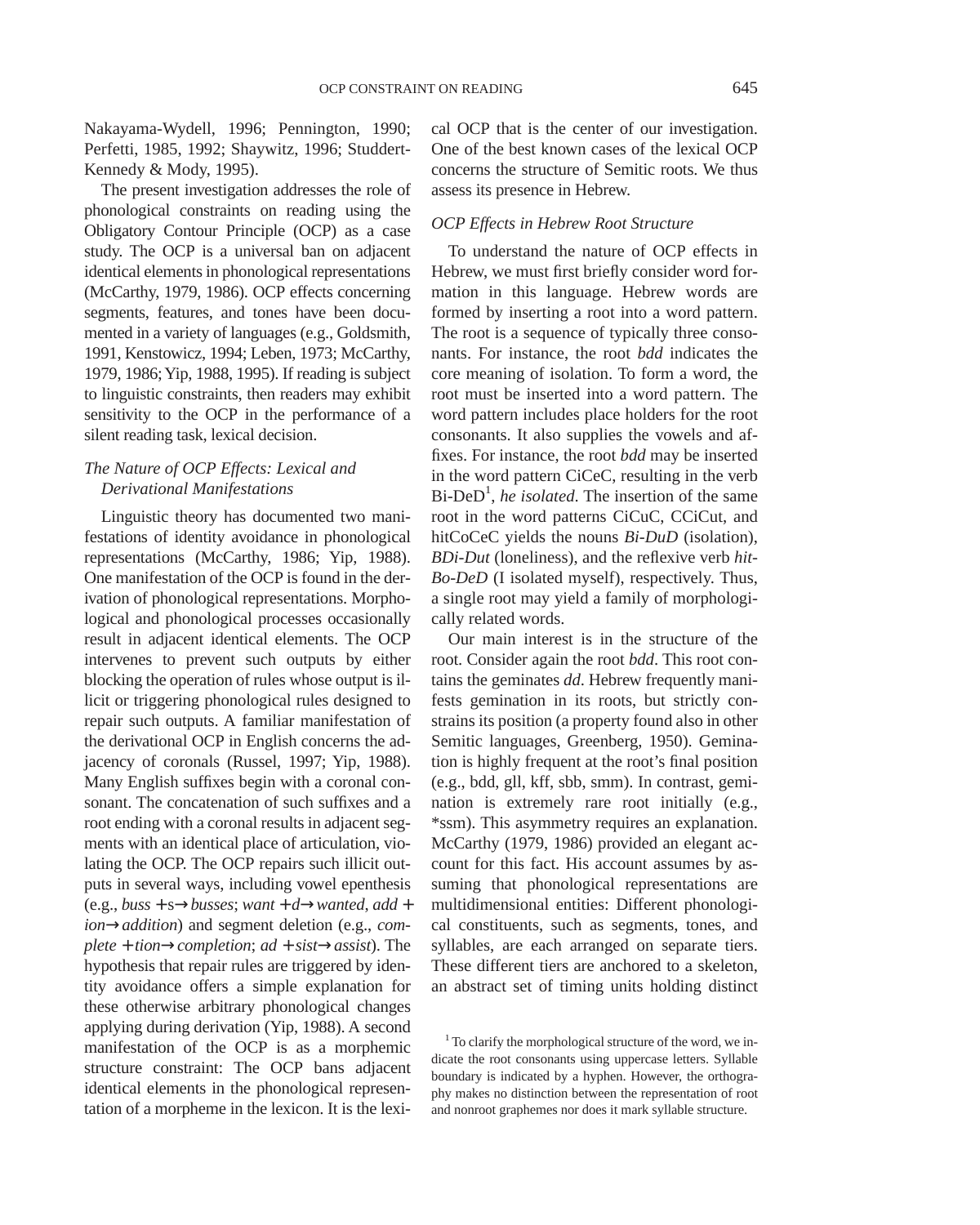

skeleton

vowels

**FIG. 1.** The autosegmental representation of the verbs bided and hitboded. The root consonants are represented on a separate tier, segregated from vowels and affixes.

slots for consonants and vowels. Because the Semitic root morpheme is a phonological constituent, it is represented on its own tier, segregated from intermediate vowels and affixes. This representation nicely captures the integrity of root consonants, regardless of their surface adjacency. For instance, consider again the words *Bi-DeD* and *hit-Bo-DeD* (see Fig. 1). The representations of these verbs encode the root *bdd* on a separate tier. Thus, despite the presence of intermediate vowels and affixes, root radicals are psychologically adjacent elements in a coherent phonological constituent.

As a phonological constituent, however, the root consonants are subject to phonological constraints. According to the OCP, lexical phonological representations ban adjacent identical phonological elements. Because the geminates *dd* in *bdd* are adjacent identical elements, they may not be stored in the lexicon. On this view, the lexical representation of *bdd* is *bd*. Geminates may only emerge productively, during word formation. Specifically, during word formation, the root *bd* is aligned with the three root slots in the word pattern (see Fig. 2). The alignment proceeds from left to right, leaving the rightmost root slot empty. This slot is next filled by the spreading of the second root radical rightward. Consequently, a single radical, d, is now linked to two slots. The surface manifestation of this double linking is geminates, dd. In what follows, we refer to this process of geminate formation as reduplication (Everett & Berent, 1998; Gafos, 1998). Importantly, because geminates are the result of a productive process of reduplication, and because this process proceeds rightward, geminates can emerge only at the root's final position, not its initial position. Thus, geminates are well formed at the root's end but ill formed at its beginning.

Our previous research investigated this prediction. One set of experiments examined the acceptability of novel words formed from novel roots including geminates (Berent & Shimron, 1998; Berent, Everett, & Shimron, 2001). Our results demonstrated that speakers constrain the location of geminates in the root. Words whose roots manifest root final geminates (e.g., Si-KeK) were rated as more acceptable than words whose roots exhibit geminates at their beginning (e.g., Ki-KeS) Similar findings were obtained in a production task (Berent, et al., 2001). When Hebrew speakers produce words from novel biconsonantal roots (e.g., SK), they frequently reduplicate the final radical (e.g., Si-Kek), but



**FIG. 2.** The formation of root-final gemination from its underlying biconsonantal form. The left figure illustrates the alignment of the biconsonantal root **bd** with the word pattern CiCeC. Because the alignment proceeds from left to right, the rightmost consonant slot remains unfilled. The right figure describes the spreading of the phoneme into the free slot. The doubly linked phoneme surfaces as root final geminate, **bdd**.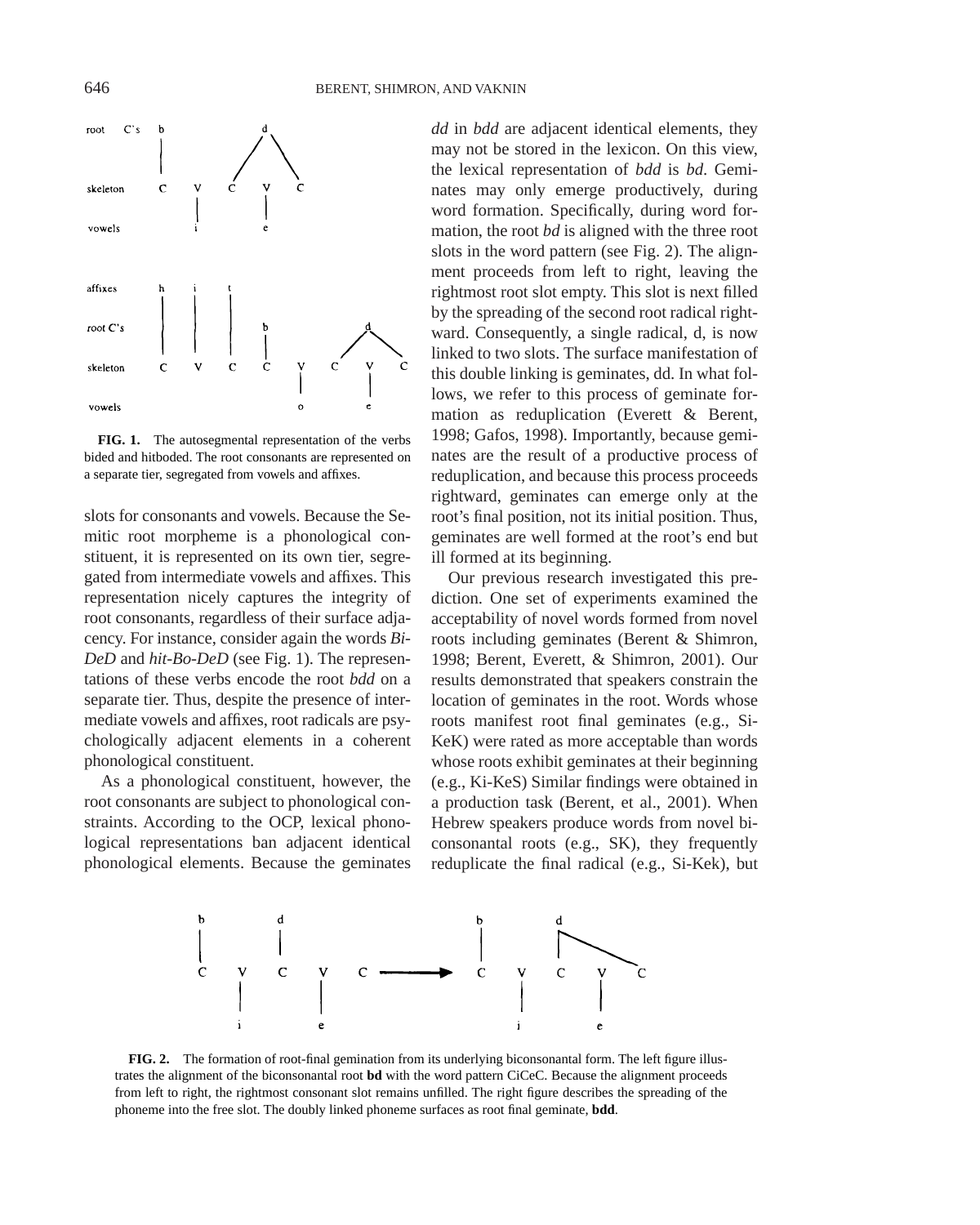ers' linguistic competence. The question addressed here is whether this linguistic principle constrains reading. If the representation assembled in reading is constrained by phonological competence, then readers should exhibit sensitivity to the OCP in a silent on-line reading task.

### *Does the OCP Constrain Reading?*

To test the hypothesis that the OCP constrains reading, we examined readers' sensitivity to identical consonants within the root using a lexical decision task. Participants were simply asked to determine whether a printed stimulus corresponds to an existing Hebrew word. This task does not explicitly require that participants attend to the phonology of the word. The depth of the Hebrew orthography renders the computation of phonology particularly challenging. Hebrew is a consonantal writing system that omits most vowel information from the orthography. Consequently, the pronunciation of a Hebrew word cannot be predicted from its orthographic representation. For instance, the word KeLeB, dog, is written as a string of three consonants, KLB. In the absence of knowledge regarding its specific pronunciation, this string of letters may be pronounced as KiLiB, KuLuB, KaLaB, KaLiB, KoLoB, etc. If a word's phonology is assembled from left to right, then the absence of vowel information may block its computation altogether. Conversely, if the representations assembled in reading are multilinear entities, constrained by phonological competence, then consonant assembly may proceed despite the absence of vowels in the orthography (Berent & Perfetti, 1995). Assembled phonological representations may further exhibit the effects of phonological constraints, such as the OCP.

Our present experiments gauge for phonological constraints on reading by examining whether performance in the lexical decision task is sensitive to phonological well formedness, as defined by the OCP. To this end, we presented participants with words and nonwords that included gemination. Table 1 summarizes the root structure of the target words and foils used in our ex-

TABLE 1 Structure of the Roots Employed for Targets and Foils in Experiments 1–3

|                    | Word roots | Nonword roots |
|--------------------|------------|---------------|
| Initial gemination |            | <b>KKS</b>    |
| Final gemination   | <b>KDD</b> | <b>SKK</b>    |
| No gemination      | <b>KDM</b> | <b>NKS</b>    |

periments. The target words exhibited either root-final gemination or no gemination. Because Hebrew has only two productive roots with initial gemination, it was impossible to fully explore the effect of root structure for existing roots. Our principal interest was thus in the structure of the nonword foils. The nonword foils were generated using the same word patterns as the target words, but their roots consisted of three-consonant combinations that did not correspond to existing Hebrew roots. These roots exhibited root-initial gemination, root-final gemination, or no gemination. Our experiments address three questions: (a) Are readers sensitive to the location of geminates? (b) Do readers represent the structure of geminates? (c) What is the domain of the constraint on gemination?

*a. Readers' sensitivity to the location of geminates*. The OCP constrains the location of geminates in the root: Root initial geminates are ill formed, whereas root final geminates are well formed. To examine readers' sensitivity to the location of geminates, we compared two root types. These roots both contain geminates, but differ in their location. One root type included geminates in its beginning (e.g., KKS) whereas a second root type included geminates at its end (e.g., SKK). If participants constrain the location of geminates in the root, then they should discriminate between these two root types. Rootinitial gemination is ill formed hence it should be easier to reject than root-final gemination.

*b. The representation of geminates' structure*. A logical prerequisite for constraining the location of identical root consonants is the ability to represent identity. Identity is a formal relationship. Using the variable *X* to refer to any consonant, the structure of identical consonants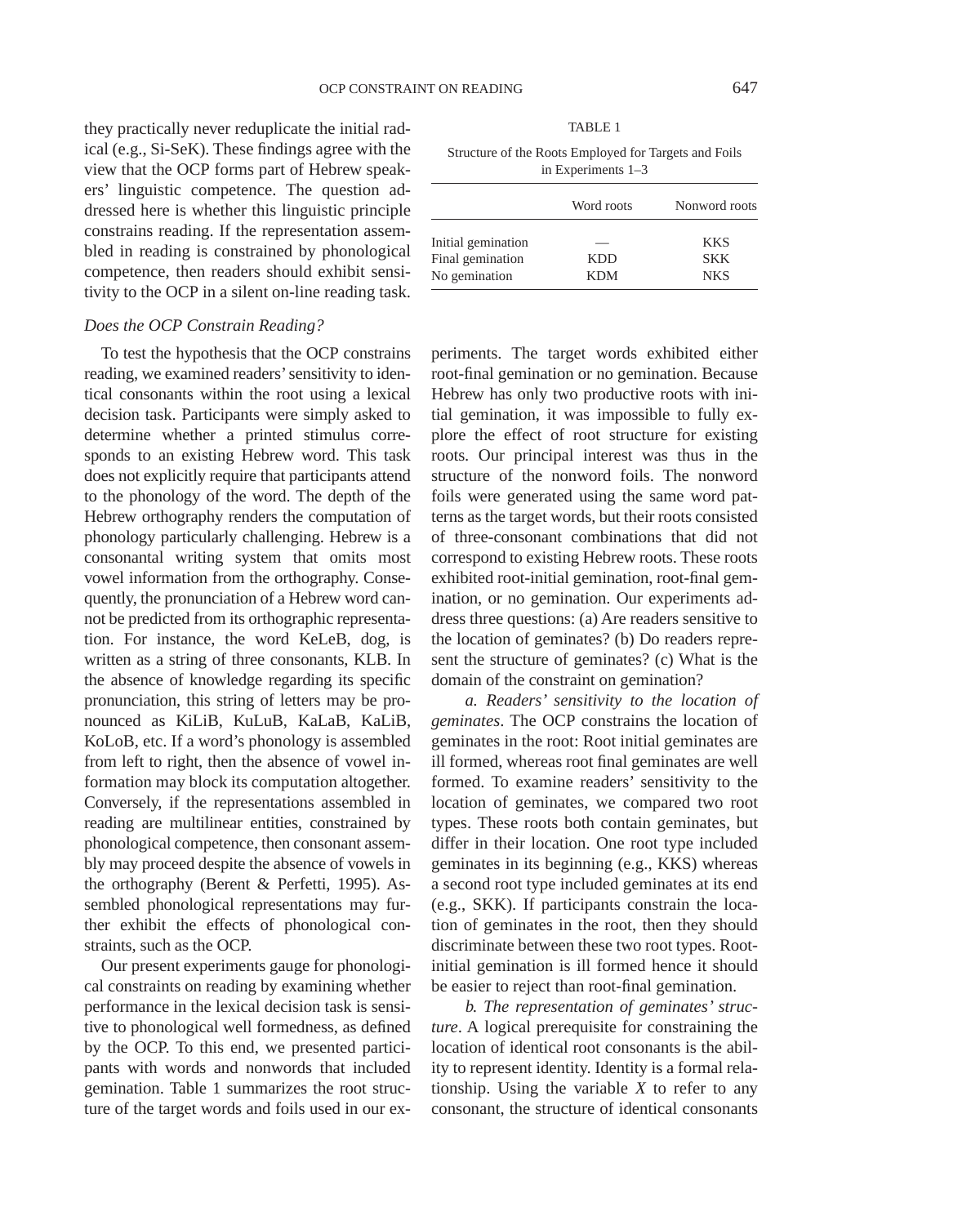is defined as *XX*. Although a distinction between root-initial and root-final geminates is consistent with the proposal that readers represent identity, these findings may also be explained by the statistical properties of these items. Because root-initial gemination is ill formed, such geminates correspond to rare bigrams. The easier rejection of roots with initial geminates may thus be due to the rarity of the geminate bigram, not its structure. However, not all forms of gemination are rare in Hebrew. Recall that root-final gemination is extremely frequent. Roots with final geminates thus permit investigating the representation of identity. To this end, we matched the foil roots with final gemination (e.g., SKK) and no gemination (e.g., NKS) for their root bigram frequency. If readers do not represent the identity of geminates, then rootfinal gemination should be indistinguishable from frequency-matched roots with no gemination. Conversely, if identity is represented, then readers should be able to discriminate root-final gemination from no gemination controls by virtue of their structure. Specifically, if the OCP is active, then root-final gemination must be formed by a grammatical process of reduplication. The formation of root-final gemination by the grammar may provide evidence for "wordhood." Thus, novel words formed from roots with final gemination may be more difficult to reject than words whose roots include no gemination.

*c. The domain of the constraint on gemination*. The lexical OCP constrains the location of geminates within the root morpheme. To represent the OCP, readers must be able to represent its domain, a morphological constituent. There is a growing body of evidence demonstrating that Hebrew readers decompose the root in reading. For instance, the priming of a Hebrew word by its root facilitates its identification relative to phonological, semantic, and orthographic controls (Bentin & Feldman, 1990; Deutsch, Frost, & Forster, 1998; Feldman & Bentin, 1994; Frost, Forster, & Deutsch, 1997). Likewise, the productivity of Hebrew roots facilitates their decomposition from their word patterns relative to morphologically unproductive controls (Feldman, Frost, & Pnini, 1995). These findings suggest that Hebrew speakers may routinely decompose the root from the word pattern. If so, then they may also exhibit sensitivity to the phonological characteristics of the root morpheme.

The predicted sensitivity to the presence of geminates and their location is consistent with a constraint on root structure. In the absence of proper experimental controls, however, such findings may also be explained by appealing to word structure. For instance, if our stimuli consisted entirely of the CiCuC word pattern, then a rejection of forms such as SiSuM and PiPuM might reflect the rejection of the word initial unit  $C_x$ i $C_x$  rather than the rejection of  $C_xC_xC_y$ roots. To establish that the domain of this constraint concerns root, rather than merely word structure, our experiments vary the morphological structure of nonwords. In Experiment 1, targets and foils are all unaffixed (e.g., Ka-KoS). Consequently, root-initial gemination is invariably word initial whereas root-final gemination is always word final. In contrast, in Experiments 2 and 3 the root is affixed. Roots in Experiment 2 are followed by a suffix (e.g., Ka-KaS-tem), whereas in Experiment 3 they are sandwiched between a prefix and a suffix (e.g., hit-Ka-KaS-ti). A sensitivity to **word** structure should not result in a consistent rejection of rootinitial gemination across our three experiments. Conversely, if readers constrain the structure of the **root**, then each experiment should result in a faster rejection of root-initial gemination than of final-gemination controls.

#### EXPERIMENT 1

Experiment 1 examines the rejection of nonword foils whose morphological structure is transparent. These nonwords were formed by inserting the root in nominal word patterns that include no affixes (see Table 2). The words and nonwords were matched for the structure of the word pattern, but differed in their roots. The target words all consisted of existing Hebrew roots. In contrast, nonwords were formed from novel roots exhibiting root-initial gemination, root-final gemination, or no gemination. If speakers are sensitive to the constraint on root structure, then root-initial gemination should be easier to reject than final gemination controls. If the constraint in question specifically appeals to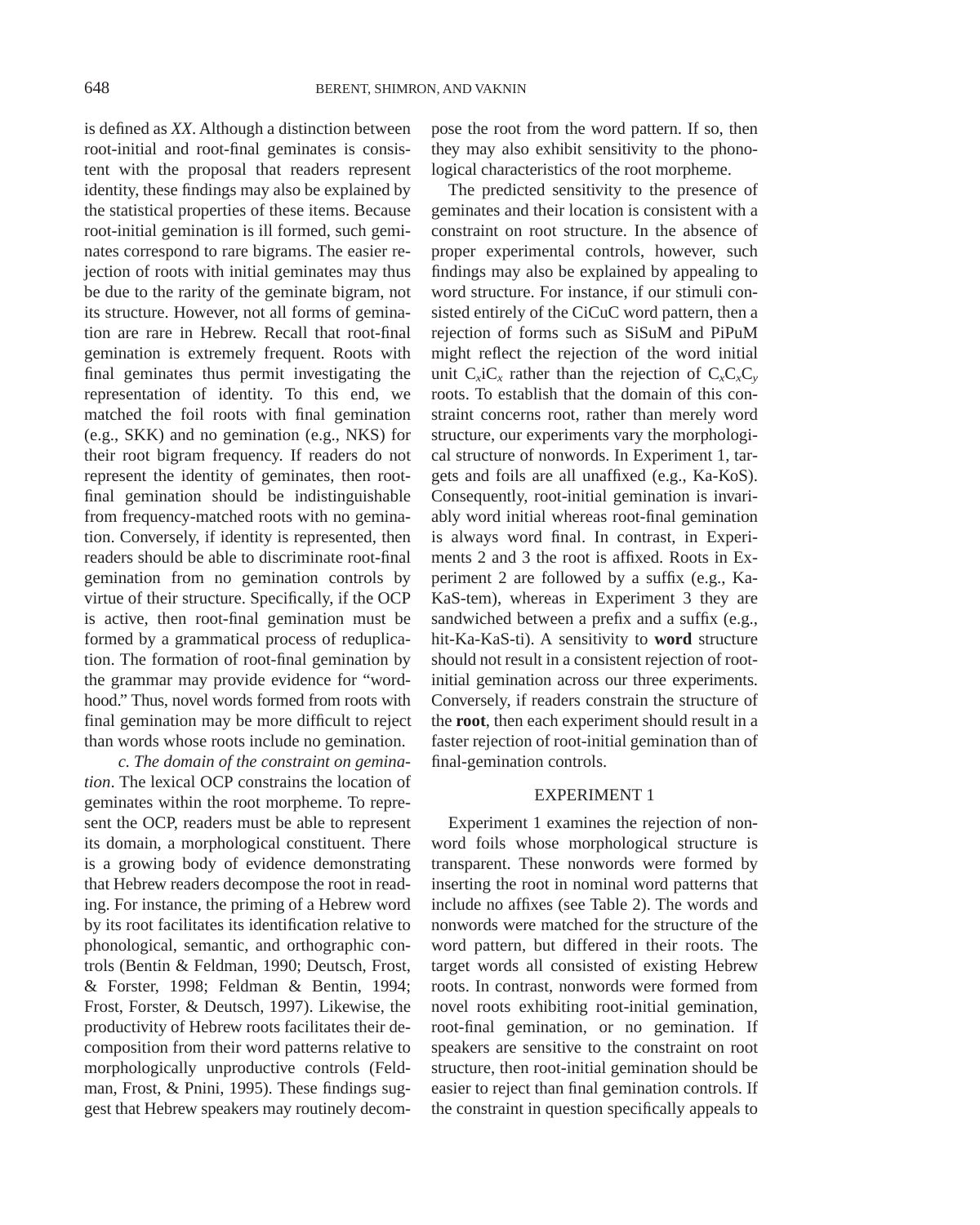TABLE 2

|  | Structure of the Targets and Foils in Experiment 1 |
|--|----------------------------------------------------|
|  |                                                    |

|                                        | Words                    | Nonwords             |
|----------------------------------------|--------------------------|----------------------|
| Root-initial gemination                |                          | Gi-GuS               |
| Root-final gemination<br>No gemination | Di-MuM<br>$Di$ - $\mu$ N | $Si-GuG$<br>$Ri-GuS$ |

the structure of geminates, then the rejection of root-final gemination may also differ from that of frequency-matched no gemination controls.

#### *Method*

*Participants*. Twenty University of Haifa students who were native Hebrew speakers served as participants. They were paid to take part in the experiment.

*Materials*. The materials consisted of 90 words and 90 nonwords (see Appendix A). The words and nonwords were formed by inserting a root in one of several nominal word patterns: CiCuC, CaCiC, CoCeC, and CaCuC. Thus, the word patterns of the targets and foils corresponded to existing Hebrew nouns. The targets and foils shared the same word patterns. They differed, however, in their roots. Targets were formed from existing triliteral roots such that the combination of the root and word pattern corresponded to an existing Hebrew noun. In contrast, the roots of the nonword foils consisted of three consonants that do not correspond to an existing Hebrew root.

*Nonword foil roots*. The 90 nonword foils were generated from 30 trios of novel roots. Each trio included three root types: root-initial gemination (e.g., ggs) root-final gemination (e.g., sgg), and no gemination (e.g., rgs). The three members of the root were inserted in precisely the same word pattern such that the resulting words differed only in root structure. A comparison of performance with words generated form root initial vs. root-final gemination thus permits the assessment of participants' sensitivity to the location of geminates in the root.

To examine whether participants are also sensitive to the structure of the geminate bigram in these roots, we matched the roots with final gemination and no gemination for their summed bigram frequency. Hebrew does not have any counts of root frequency. To estimate the type bigram frequency of Hebrew roots, Berent et al. (2001) generated a database including all the productive triconsonantal roots from the Even-Shoshan (1993) Hebrew dictionary. We used this database to assess the frequency of our materials. We calculated the type summed bigram frequency of the root foils by adding the bigram frequency of the first two radicals, the second and the third radical, and the first and third radical. The consideration of both adjacent and disjoint bigrams was motivated by the presence of co-occurrence restrictions on adjacent as well as nonadjacent root consonants in Arabic (Frisch, Broe, & Pierrehumbert, 1995). The mean positional summed bigram frequency of our roots with final gemination and no gemination was 12.27 (*SD* = 3.72) and 11.83 (*SD* = 3.93), respectively.

*Word target roots*. The 90 words were generated from 45 pairs of existing Hebrew roots. The members of the pair shared the same word pattern, but differed in root structure. One member had root-final geminates (e.g., *dimum*, bleeding, from the root *dmm*) whereas the other member had a root with no geminates (e.g., *di*∫*un*, fertilization, from the root  $d(n)$ . There are only two productive Hebrew roots with root-initial gemination; hence, existing Hebrew words do not allow readers' sensitivity to the location of geminates in the root to be tested. The target words also do not allow for an accurate inspection of readers' sensitivity to the presence of geminates, since, in the absence of a word frequency count for Hebrew, it was impossible to match the frequency of words with final vs. no geminates. Our main interest thus concerns the effect of root structure on the identification of our nonword foils.

*Practice trials*. To familiarize the participants with the experimental task, they were first presented with practice trials, consisting of 20 words and 20 nonwords, presented twice in random order. These words and nonwords shared the same word patterns as the experimental stimuli. None of the practice stimuli appeared in the experimental trials. All stimuli in the practice and experimental trials were presented in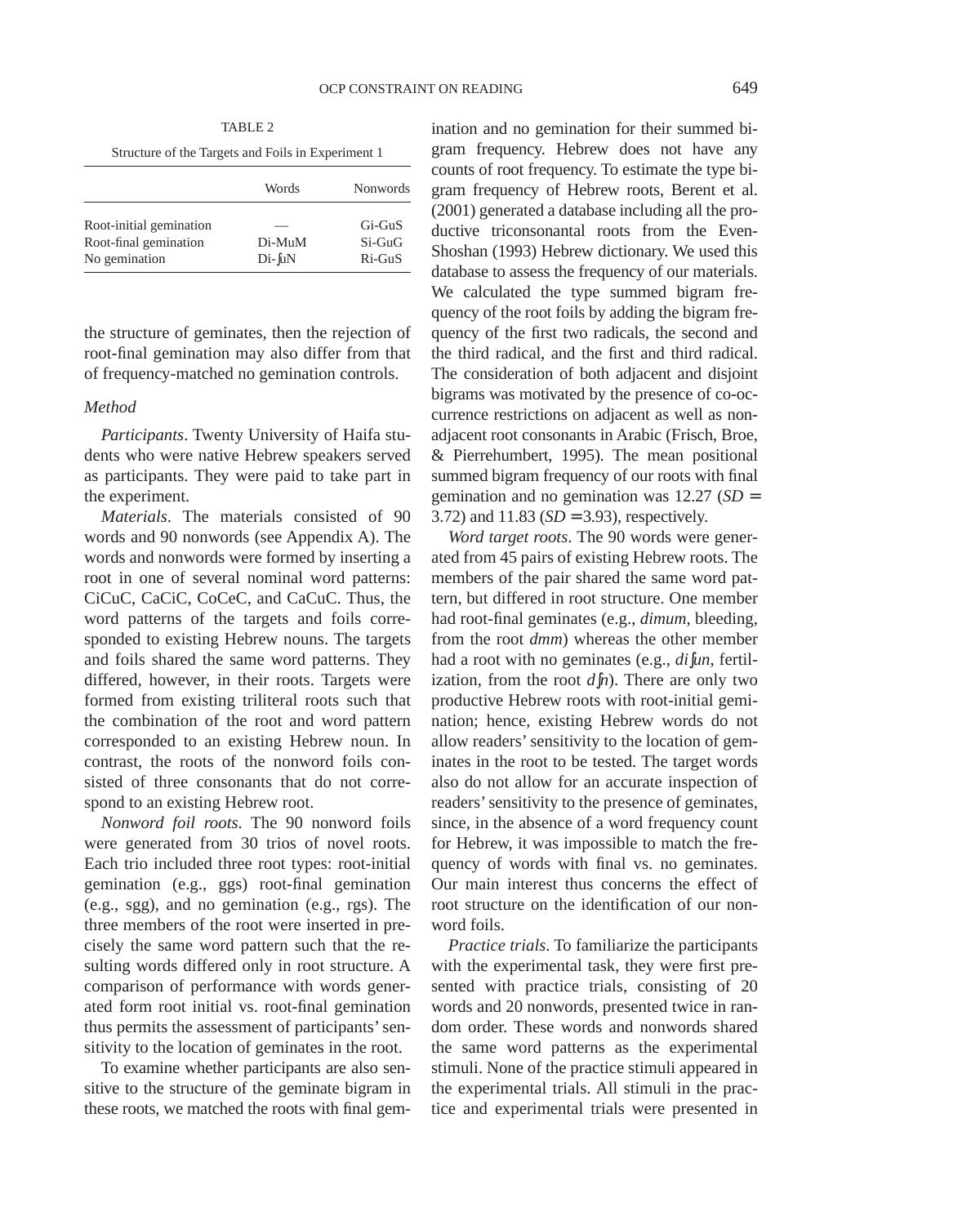'uppercase' (*dfus*) Hebrew script without any diacritic marks.

*Procedure*. At the beginning of each trial, a fixation point consisting of four dots appeared at the center of the screen. Participants initiated the trial by pressing the space bar. They were then presented with a string of letters at the center of the computer screen, displayed until participants responded or a maximum of 2 s elapsed. Participants were asked to determine whether the string of letters corresponded to an existing Hebrew word. Word responses were given by pressing the 1 key. Nonword responses were given by pressing the 2 key. These two keys were marked by "yes" and "no" labels and positioned such that participants used their preferred hand to provide both responses. Slow responses (responses slower than 1500 ms) and inaccurate responses received negative feedback from the computer in the form of a tone and a computer message. The experiment initiated with the practice stimuli followed by the experimental trials. Participants were tested individually. The order of the trials in the experiment was random.

#### *Results and Discussion*

To eliminate the effect of outliers, we excluded correct responses falling 2.5 standard deviations beyond the mean response latencies for words and nonwords. This procedure resulted in the elimination of 2.97 and 2.57% of the correct word and nonword responses, respectively. In this and all subsequent experiments we adopt .05 as the level of statistical significance.

Root structure did not significantly affect performance for our target words. Response latency for words with root-final gemination  $(M = 666$ ms) did not differ from responses to words with no gemination roots ( $M = 665$  ms,  $F_1(1,19) < 1$ ,  $MSE = 331.98$ ;  $F<sub>2</sub>(1,44) < 1$ ,  $MSE = 2369.74$ ). There were also no differences in response ac-curacy to root final  $(M = 94.3\%)$  vs. no gemination targets  $(M = 93.9\%, F_1(1,19) < 1, MSE = .002;$  $F_2(1,44) < 1, MSE = .005$ . However, response latency  $(M = 665 \text{ ms})$  to words was significantly faster  $(F_1(1,19) = 9.05$ ,  $MSE = 1125.88$ ;  $F_2(1,73)$  $= 4.70$ ,  $MSE = 3597.83$ ) than responses to nonwords  $(M = 697 \text{ ms})$ . Response accuracy to words  $(M = 94\%)$  and nonwords  $(M = 94\%)$ 

### TABLE 3

|                   |  | Response Latency and Accuracy in the Rejection |  |  |
|-------------------|--|------------------------------------------------|--|--|
|                   |  | of Nonword Foils in Experiment 1 as a Function |  |  |
| of Root Structure |  |                                                |  |  |

|                         | Response<br>latency (ms) | Response<br>accuracy<br>$%$ correct) |
|-------------------------|--------------------------|--------------------------------------|
| Root-initial gemination | 696                      | 95.4                                 |
| Root-final gemination   | 738                      | 88.9                                 |
| No gemination           | 697                      | 94.2                                 |

did not differ  $(F_1(1,19) < 1, MSE = .002; F_2(1,73)$  $< 1$ ,  $MSE = .006$ ).

Our principal interest is in performance with nonwords. Specifically, we wish to examine the effect of the foils'root structure on their rejection. Table 3 shows the response latency and accuracy for nonword foils as a function of their root structure. One-way ANOVAs on the responses to nonword foils yielded significant main effects of root type in latency  $(F_1(2,38) = 12.73$ ,  $MSE = 914.87$ ;  $F<sub>2</sub>(2,58) = 5.74$ , *MSE* = 3584.43) and accuracy  $(F_1(2,38) = 13.18, \text{MSE} = .002; \text{ } F_2(2,58) = 4.96,$  $MSE = .007$ ). We next investigated the constraint on root geminates by means of planned comparison. If speakers constrain root structure in accord with the OCP, then they should be sensitive to the location of geminates in the root. Roots with initial gemination should be perceived as ill formed and hence less word-like than final-gemination controls. In accord with this prediction, rootinitial gemination was rejected significantly faster than root-final gemination  $(t_1(38) = 4.43 t_2(58) =$ 3.08). Likewise, participants were significantly more accurate in the rejection of root-initial gemination than of root-final gemination controls  $(t_1(38) = 4.81; t_2(58) = 2.96$ .

We next examined whether participants represent the structure of geminates, namely, their identity. Our design equated root-final gemination and no gemination for their statistical structure. If readers represent the identity of geminates, then they may discriminate between these two roots despite their matched frequency. Our results support this prediction. Participants were significantly slower at rejecting root-final gemination than no gemination controls  $(t<sub>1</sub>(38))$  =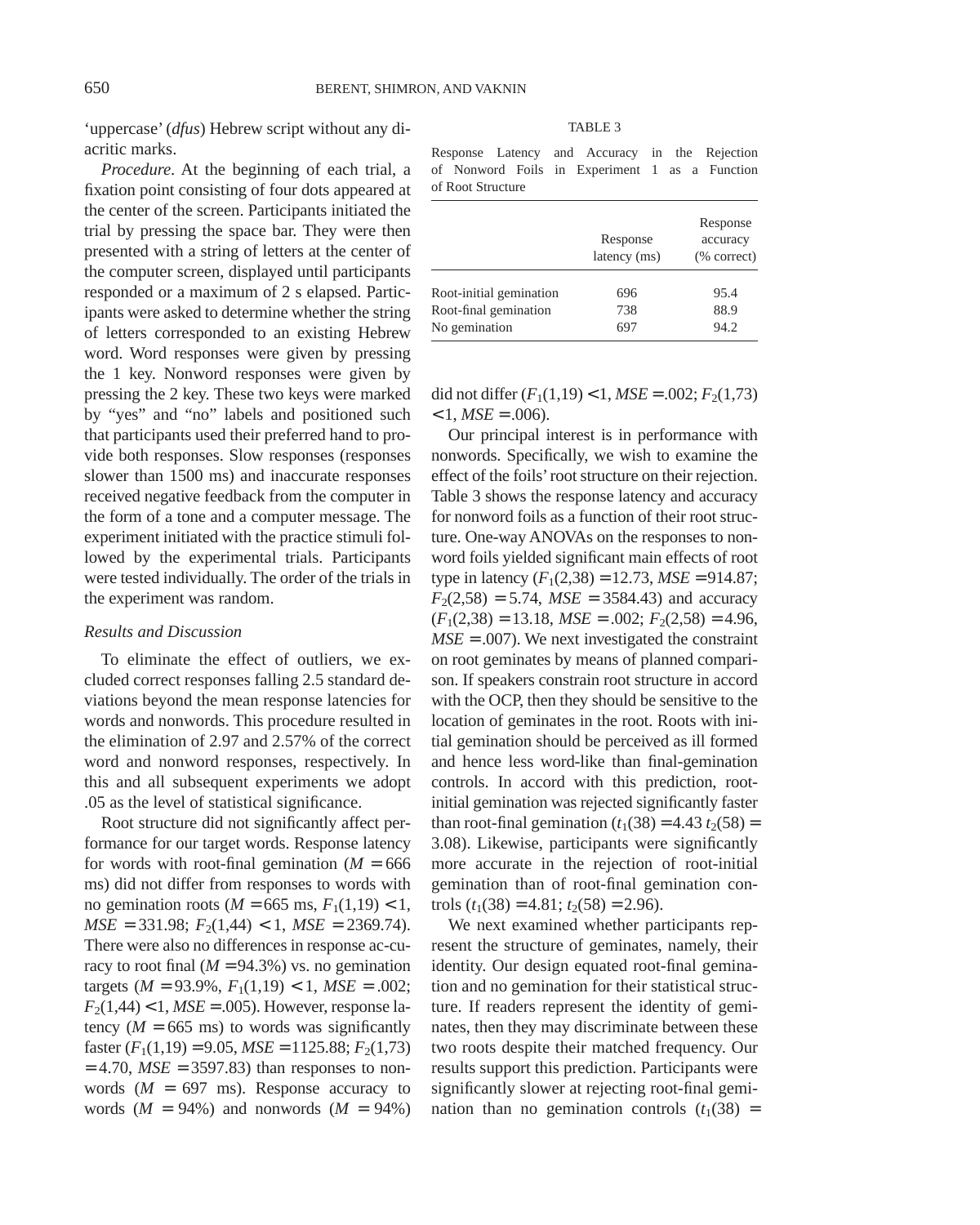4.31;  $t_2(58) = 2.77$ ). Likewise, root-final gemination resulted in lower accuracy than no gemination controls  $(t_1(38) = 3.95; t_2(58) = 2.41$ .

### EXPERIMENT 2

The findings of Experiment 1 demonstrate that Hebrew readers are sensitive to the presence of geminates and strongly constrain their position. However, our present results cannot determine unequivocally the domain of the constraint on the position of geminates. According to Mc-Carthy (1986), this constraint concerns **root** structure. Although our results are compatible with this view, they cannot rule out an explanation that merely appeals to the surface position of geminates in the **word**. The roots included in our first experiment were not affixed. Thus, the location of geminates in the root generally agrees with their word position. For instance, the root-initial gemination in Ka-KoS is also word initial. Our next two experiments dissociate root and word structure by presenting participants with roots that were affixed. In addition, these experiments demonstrate the generality of our findings for a new set of roots.

Experiment 2 examines lexical decision for target words and foils that were formed by inserting the root in a verbal word pattern that contains a suffix. For instance, the foil Ki-KaStem was formed by inserting a root with initial gemination, KKS, in the word pattern Ci-CaCtem indicating a verbal form in the past tense in the second person masculine plural. This nonword was compared to two controls generated from roots with either final gemination or no gemination, SKK and NKS. These roots were inserted in the same word pattern, yielding the words Si-KaK-tem and Ni-KaStem (see Table 4).

TABLE 4

|  |  | Structure of the Targets and Foils in Experiment 2 |
|--|--|----------------------------------------------------|
|--|--|----------------------------------------------------|

| Words      | <b>Nonwords</b>          |
|------------|--------------------------|
|            | Ki-KaS-tem               |
| Si-NaN-tem | Si-KaK-tem<br>Ni-KaS-tem |
|            | Si-MaN-tem               |

If the constraint we observed in Experiment 1 merely concerns the location of geminates in the **word**, then the distinction between geminates at root initial and root-final position should be eliminated when the word-location of geminates is altered. Thus, words manifesting root, but not word, final gemination (e.g., Si-KaK-tem) should be no more difficult to reject relative to root-initial gemination (Ki-KaS-tem). In contrast, if the constraint on gemination concerns **root** structure, then the rejection of root-initial gemination should remain easier than finalgemination controls. As in Experiment 1, our design also probes for participants' sensitivity to the structure of geminates by equating roots with final gemination and no gemination controls for bigram frequency. If speakers are sensitive to the presence of geminates in the root, then root-final gemination (e.g., Si-KaK-tem) should be more difficult to reject than no gemination controls (e.g., Ni-KaS-tem) despite their opaque morphological structure.

### *Method*

*Participants*. Participants were 20 University of Haifa students who were native speakers of Hebrew and did not participate in Experiment 1. They were paid to take part in the experiment.

*Materials*. The materials consisted of a new set of 90 words and 90 nonwords (see Appendix B). Target words and foils were formed by inserting a root in an affixed verbal word pattern. The word patterns were past tense forms in binyanim PaʔaL and PiʔeL (ʔrefers to a glottal stop). All nonwords were generated from the verbal pattern of PiʔeL in the past tense. Words consisted of real roots whose conjugation in their respective word patterns yielded an existing Hebrew verb, whereas nonword foils were generated from a sequence of three consonants that did not correspond to an existing Hebrew root. The roots of target words consisted of 45 pairs. Members of a pair were matched on their word pattern, but differed on their root structure. One member of the pair had root-final gemination whereas the other member exhibited no gemination. The foil roots consisted of 30 novel root trios, manifesting root-initial gemination, root-final gemination, or no gemination. The root foils with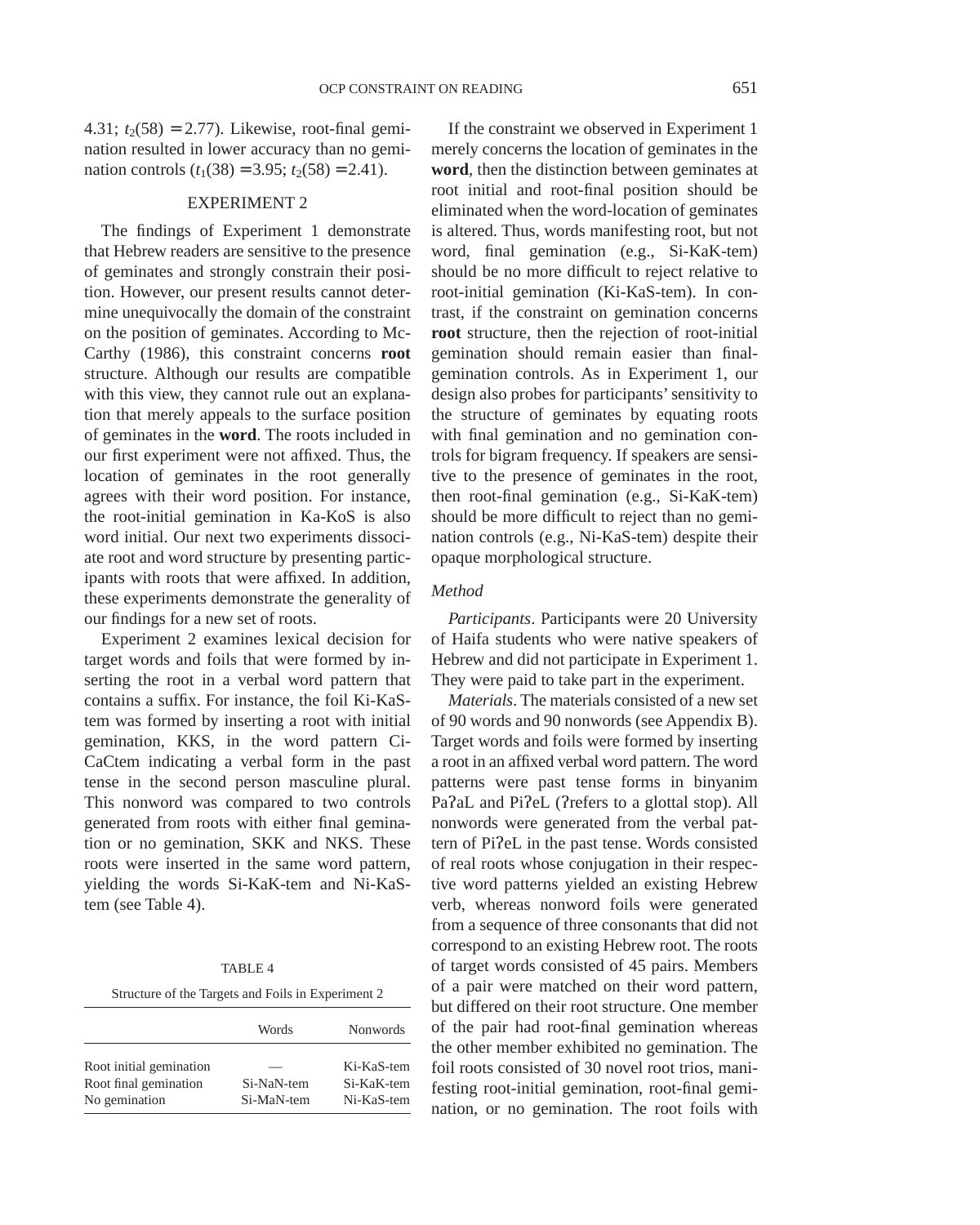final and no gemination were equated for bigram frequency. The mean summed positional bigram frequency of root final and no gemination roots were 10.93 (*SD* = 5.58) and 10.63 (*SD* = 5.24), respectively.

Participants were first presented with practice trials, including 20 words and 20 nonwords. The words and nonwords shared the same word patterns as the experimental materials. None of the practice stimuli matched the experimental stimuli. The stimuli in the practice and experimental trials were presented in an upper case Hebrew script (dfus) without any diacritic marks.

*Procedure*. The procedure was as described in Experiment 1.

#### *Results and Discussion*

An error in the construction of the materials resulted in the inclusion of one foil whose root corresponded to an existing (albeit nonproductive) root, shpd. This item indeed resulted in a very high error rate (shipadti,  $M = 85\%$  error). This root and its two matched trio members were thus excluded from all analyses. To eliminate the effect of outliers, we excluded responses falling 2.5 *SD* beyond the grand mean for words and nonwords. This procedure resulted in the elimination of 2.76 and 2.85% of the total correct responses for words and nonwords, respectively.

Root structure did not significantly affect performance with target words. Response latency to words with root-final gemination  $(M = 682)$ ms) did not significantly differ from responses to roots with no gemination  $(M = 677 \text{ ms})$ ,  $F_1(1,19) < 1, \text{ MSE} = 622.402; \ F_2(1,44) < 1,$  $MSE = 2723.93$ . Likewise, there were no differences in responses accuracy to existing roots with final gemination  $(M = 93.1\%)$  and no gemination ( $M = 93.4\%$ ,  $F_1(1,19) < 1$ ,  $MSE = .001$ ;  $F_2(1,44) < 1, MSE = .006$ . As in Experiment 1, however, responses to words  $(M = 679 \text{ ms})$  were significantly faster  $(F_1(1,19) = 27.70, MSE =$ 846.78;  $F_2(1,72) = 29.22$ ,  $MSE = 1403.80$ ) than responses to nonwords (*M* = 727 ms). Response accuracy to words  $(M = 93.3\%)$  and nonwords  $(M = 94.5\%)$  did not differ significantly  $(F_1(1,19))$  $= 2.196$ ,  $MSE = .001$ ,  $p = .1584$ ;  $F<sub>2</sub>(1,72) < 1$ ,  $MSE = .003$ ).

#### TABLE 5

|                   |  | Response Latency and Accuracy in the Rejection |  |  |
|-------------------|--|------------------------------------------------|--|--|
|                   |  | of Nonword Foils in Experiment 2 as a Function |  |  |
| of Root Structure |  |                                                |  |  |

|                         | Response<br>latency (ms) | Response<br>accuracy<br>$(% \mathcal{L}_{0}^{\infty} \times \mathcal{L}_{1})$ (% correct) |
|-------------------------|--------------------------|-------------------------------------------------------------------------------------------|
| Root-initial gemination | 709                      | 94.8                                                                                      |
| Root-final gemination   | 751                      | 93.7                                                                                      |
| No gemination           | 724                      | 95.6                                                                                      |

Our primary interest is in responses to nonword foils. Table 5 shows the response latency and accuracy for nonword foils as a function of their root structure. Root structure did not modulate response accuracy to nonword foils  $F_1(2,38) < 1$ ,  $MSE = 0.002$ ;  $F_2(2,56) < 1$ ,  $MSE =$ 0.007). However, the ANOVAs on response latency revealed a significant effect of root structure  $(F_1(2,38) = 10.77$ ,  $MSE = 827.30$ ;  $F_2(2,56) =$ 8.49,  $MSE = 1552.18$ ). Replicating the findings of Experiment 1, root-initial gemination was rejected significantly faster than root-final gemination  $(t_1(38) = 4.58; t_2(56) = 4.09$ ). The rejection of root-final gemination was also significantly slower than the rejection of no gemination controls  $(t_1(38) = 2.92$ ;  $t_2(56) = 2.48$ ).

### EXPERIMENT 3

The findings of Experiment 2 demonstrate that readers are sensitive to the presence of geminates and constrain their location. The convergence between the findings of Experiments 1 and 2 suggests that this constraint is general with respect to the location of geminates in the word: Root-final gemination is more difficult to reject than rootinitial gemination whether the geminates are word final, in Experiment 1 (e.g., Sa-KoK), or word internal, in Experiment 2 (e.g., Si-KaKtem). The consistent performance across different word structures is incompatible with a constraint on word structure. In contrast, these findings are easily explained by assuming that speakers attend to the structure of the root: They decompose the root from the word pattern, treat it as a phonological constituent, and attend to the location of geminates within this abstract domain.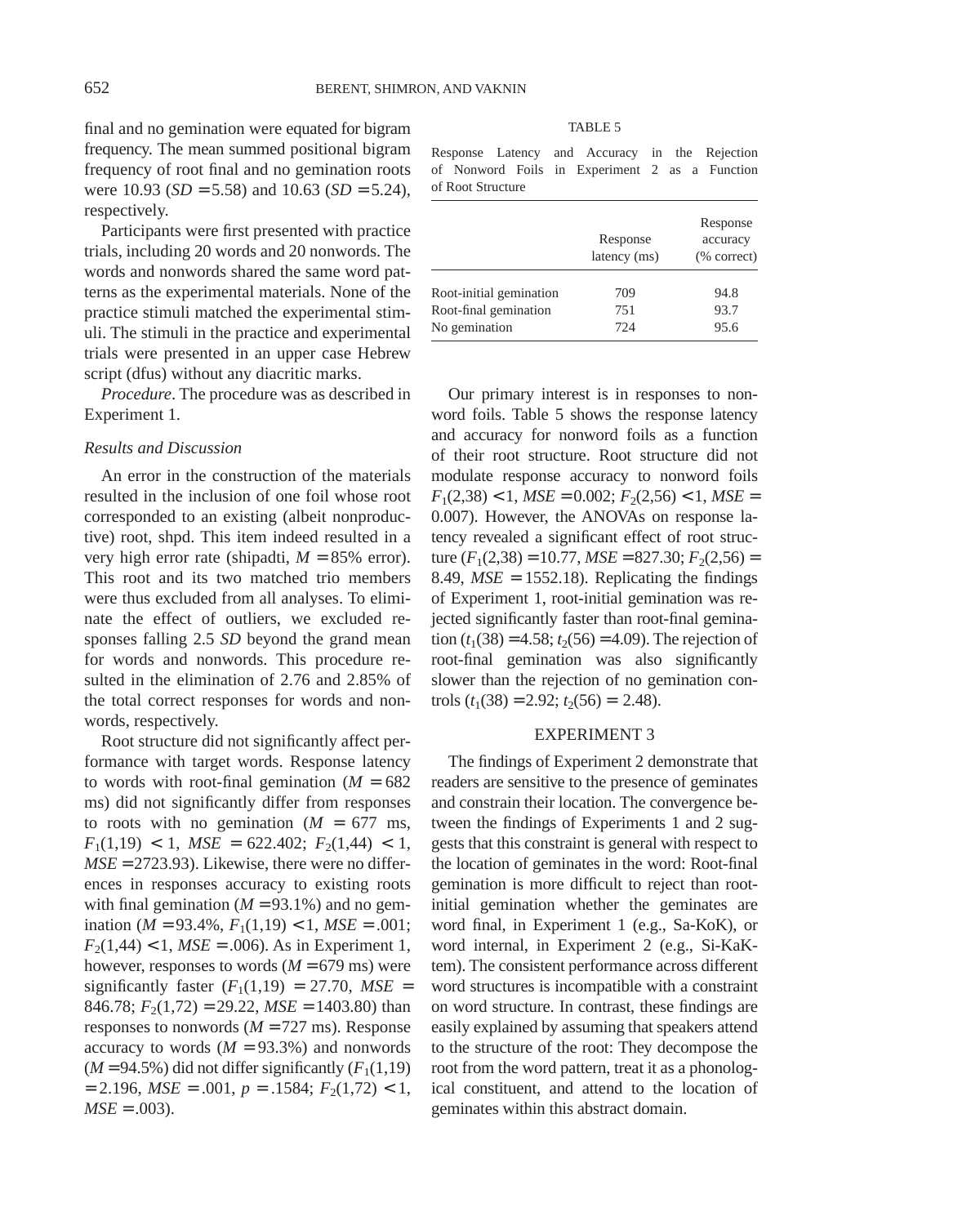TABLE 6 Structure of the Targets and Foils in Experiment 3

|                         | Words         | Nonwords      |
|-------------------------|---------------|---------------|
| Root-initial gemination |               | hit-Ka-KaS-ti |
| Root-final gemination   | hit-Ba-SaS-ti | hiS-ta-KaK-ti |
| No gemination           | hit-Ba-LaT-ti | hit-Na-KaS-ti |

Experiment 3 provides an additional test for this hypothesis by creating a stronger dissociation between root and word structure. In this experiment, participants were presented with roots that were sandwiched between a prefix and a suffix (see Table 6). Thus, root-initial gemination is never word initial. Likewise, root-final gemination is never word final. For instance, the root trios KKS, SKK, and NKS were presented as hit-Ka-KaS-ti, hiS-ta-KaK-ti, and hit-Na-KaS-ti<sup>2</sup>. If the constraint on the location of geminates appeals to the root as its domain, and if readers attend to root structure despite the high opacity of these forms, then they should reject hit-Ka-KaS-ti more easily compared to hiS-ta-KaK-ti. If the constraint further appeals to the structure of geminates, then the presence of root-final gemination in hiS-ta-KaK-ti should also impair its rejection compared to the no gemination control, hit-Na-KaS-ti.

### *Method*

*Participants*. A new group of 20 University of Haifa native Hebrew speakers served as participants. Participants were paid for taking part in the experiment.

*Materials*. The materials consisted of 90 words and 90 nonwords (see Appendix C). The words and nonwords shared the same word pattern: They were both generated by inserting a root in the word pattern of binyan hitpa?el and the addition of an inflectional suffix. For instance, the word *hitbasasti* (I established myself) was formed by inserting the root *bss* in the word pattern hitCaCaCti. Thus, the roots were always preceded by a prefix and a suffix. Word targets and foils differed, however, in their roots. The words were all formed from existing roots such that the resulting word is a familiar Hebrew verb whereas nonwords were formed from combinations of three consonants that do not correspond to an existing Hebrew root. As in previous experiments, target roots consisted of 45 pairs of triconsonantal roots. Members of the pair were matched on their word pattern and differed only on their root structure. One member of the pair manifested root-final gemination (e.g., bss) and one had no gemination (e.g., blt). The foil roots consisted of the 30 trios of novel triconsonantal roots used in Experiment 2. These trios included a root with initial gemination (e.g., KKS), final gemination (e.g., SKK), or no gemination (e.g., NKS). The three members of each trio were conjugated in precisely the same word pattern, so that they matched in all prefixes and suffixes, differing only in their root structure.

The participants were presented with practice trials consisting of 20 words and 20 nonwords, presented twice in a random order. The words and nonwords exhibited the same word patterns as the materials used in the experimental session. None of the practice stimuli matched the experimental stimuli. The stimuli in the practice and experimental trials were presented in an uppercase Hebrew script (dfus) without any diacritic marks.

The procedure was identical to that in Experiments 1 and 2.

### *Results and Discussion*

One foil trio was excluded from all analysis because one of its members corresponded to an existing root (shpd). To eliminate the effect of outliers, we excluded responses falling 2.5 *SD* beyond the grand mean for words and nonwords, resulting in the exclusion of 3.29% of the correct word responses and 2.32% of the correct nonword responses.

As in previous experiments, root structure did not affect performance with target words. Response latency for words with root-final gemination ( $M = 690$  ms) did not significantly differ

<sup>2</sup> The location of prefix t and the root-initial consonant S is switched due to a metathesis rule applying to root initial sibilants. This presents an extreme case of morphological opacity, as the root consonants are not only highly affixed but are linearly discontinuous. We assess the implications of this process in the General Discussion.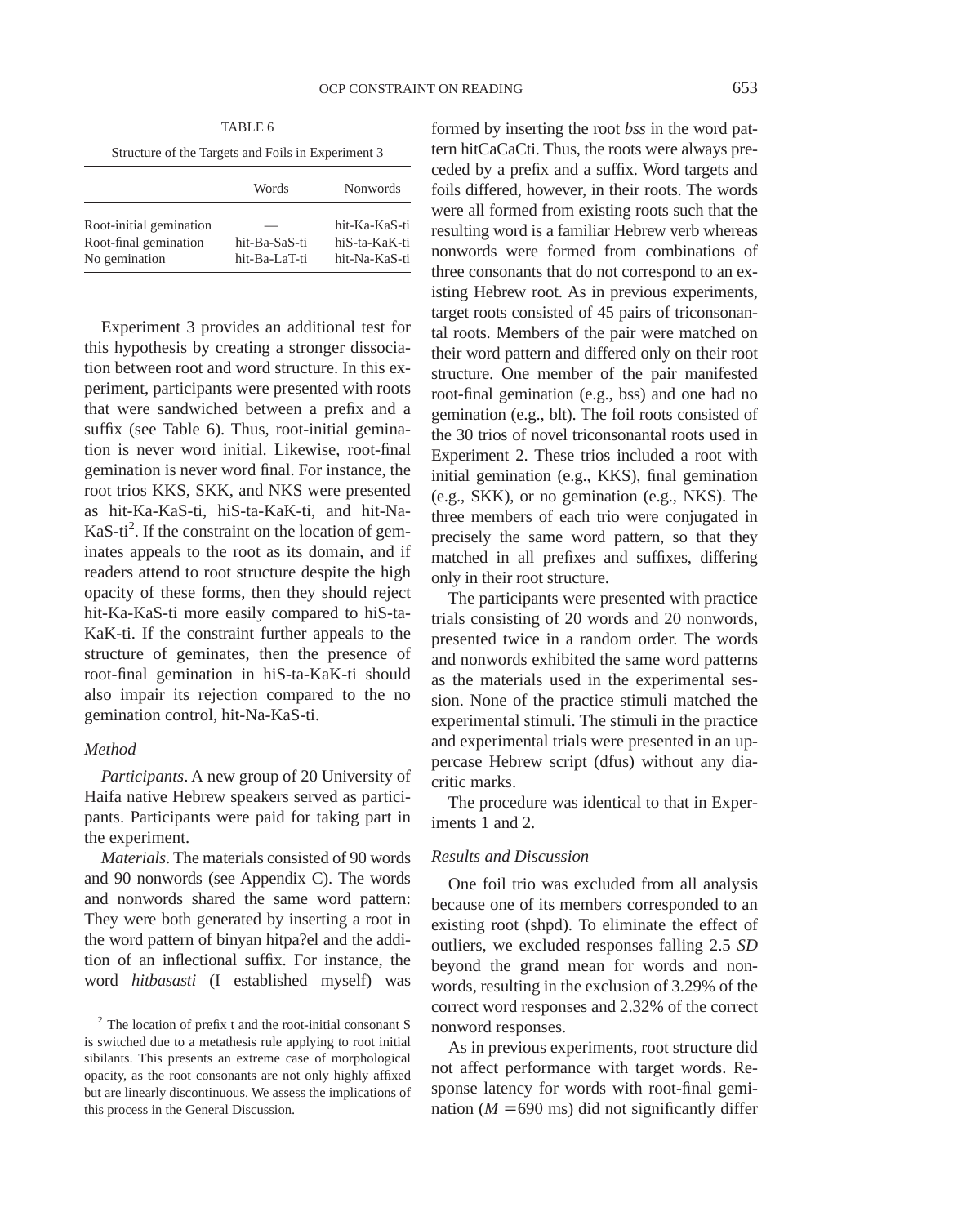from words with no gemination roots  $(M = 683)$ ms,  $F_1(1,19) < 1$ ,  $MSE = 429.52$ ;  $F_2(1,44) < 1$ ,  $MSE = 4010.90$ . There were also no significant differences in accuracy to words with root final  $(M = 91.0\%)$  vs. no gemination roots  $(M =$  $91.1\%, F_1(1,19) < 1, MSE = .002; F_2(1,44) < 1,$  $MSE = .019$ ). However, word responses ( $M =$ 686.72 ms,  $M = 94.8\%$ ) were significantly faster  $(F_1(1,19) = 28.09, MSE = 985.88; F_2(1,72) =$ 34.77, *MSE* = 1412.01) and more accurate  $(F_1(1,19) = 5.64$ ,  $MSE = 0.002$ ;  $F_2(1,72) = 2.96$ , *MSE* = 0.006.  $p = .0895$  than nonword responses (*M* = 739.34 ms, *M* = 90.9%). Table 7 lists response latency and accuracy for nonword foils as a function of their root structure.

An ANOVA conducted on response latency to nonword foils yielded an effect of root type, significant in the latency data by participants  $(F_1(2,38) = 3.45, MSE = 956.07, and marginally$ significant by items  $(F_2(2,56) = 2.62, MSE =$ 2269.80,  $p = .08$ ). Root type did not significantly affect response accuracy  $(F_1(2,38) = 1.26$ , *MSE*  $= .002, p = .2947; F<sub>2</sub>(2.56) < 1, MSE = 0.009$ . Planned comparisons indicated significantly faster responses to roots with initial compared to final gemination  $(t_1(38) = 2.21$ ;  $t_2(56) = 2.15$ . In addition, response latencies to roots with final gemination were slower than to no gemination controls, a trend significant by participants only  $(t<sub>1</sub>(38) = 2.33; t<sub>2</sub>(56) = 1.75, p = .08).$ 

The results of Experiment 3 present a conceptual replication of our previous two experiments. Participants strongly constrain the location of geminates in the root and they also manifest some sensitivity to their presence. Evidently, despite the rich affixation of our materials,

#### TABLE 7

Response Latency and Accuracy in the Rejection of Nonword Foils in Experiment 3 as a Function of Root Structure

|                         | Response<br>latency (ms) | Response<br>accuracy<br>(% correct) |
|-------------------------|--------------------------|-------------------------------------|
| Root-initial gemination | 729                      | 94.1                                |
| Root-final gemination   | 756                      | 95.3                                |
| No gemination           | 734                      | 93.3                                |

readers extract the root and constrain its phonological structure.

### GENERAL DISCUSSION

This research examined whether performance in a silent reading task is subject to a phonological constraint, the OCP. The OCP bans adjacent identical elements in lexical phonological representations. Consequently, root gemination can only be formed productively, by reduplication. Because reduplication proceeds rightward, geminates are well formed only at the root's final position, not at root initial position. Our experiments tested this prediction for nonwords generated from novel roots. If speakers possess a mental constraint such as the OCP, then they should consider nonwords with root-initial gemination as ill formed. The rejection of nonwords with root-initial gemination in a lexical decision task should thus be easier than that of roots with final gemination. The results of our three experiments support this prediction.

To secure the conclusion that the constraint in question concerns the structure of the root, rather than merely the word, we varied the location of the root within the word. For instance, a root with initial gemination, such as KKS, was presented as Ka-KoS in Experiment 1, Ka-KaStem in Experiment 2, and hit-Ka-KaS-ti in Experiment 3. Despite these marked differences in word structure, participants rejected each of these stimuli more easily than its final gemination control. The consistent performance with different words indicates that the constraint on geminates concerns the root.

Our experiments further investigated the representation of geminates' structure. Because roots with initial geminates are ill formed, the frequency of their constituent bigrams, and, specifically, their initial geminate bigram, tends to be low. Their easier rejection may thus reflect knowledge regarding the statistical frequency of consonant combinations, rather than, specifically, their identity. To probe for the representation of identity, we examined performance with root-final gemination. In each experiment, participants had difficulty in the rejection of rootfinal gemination compared to their frequencymatched no gemination controls. The distinction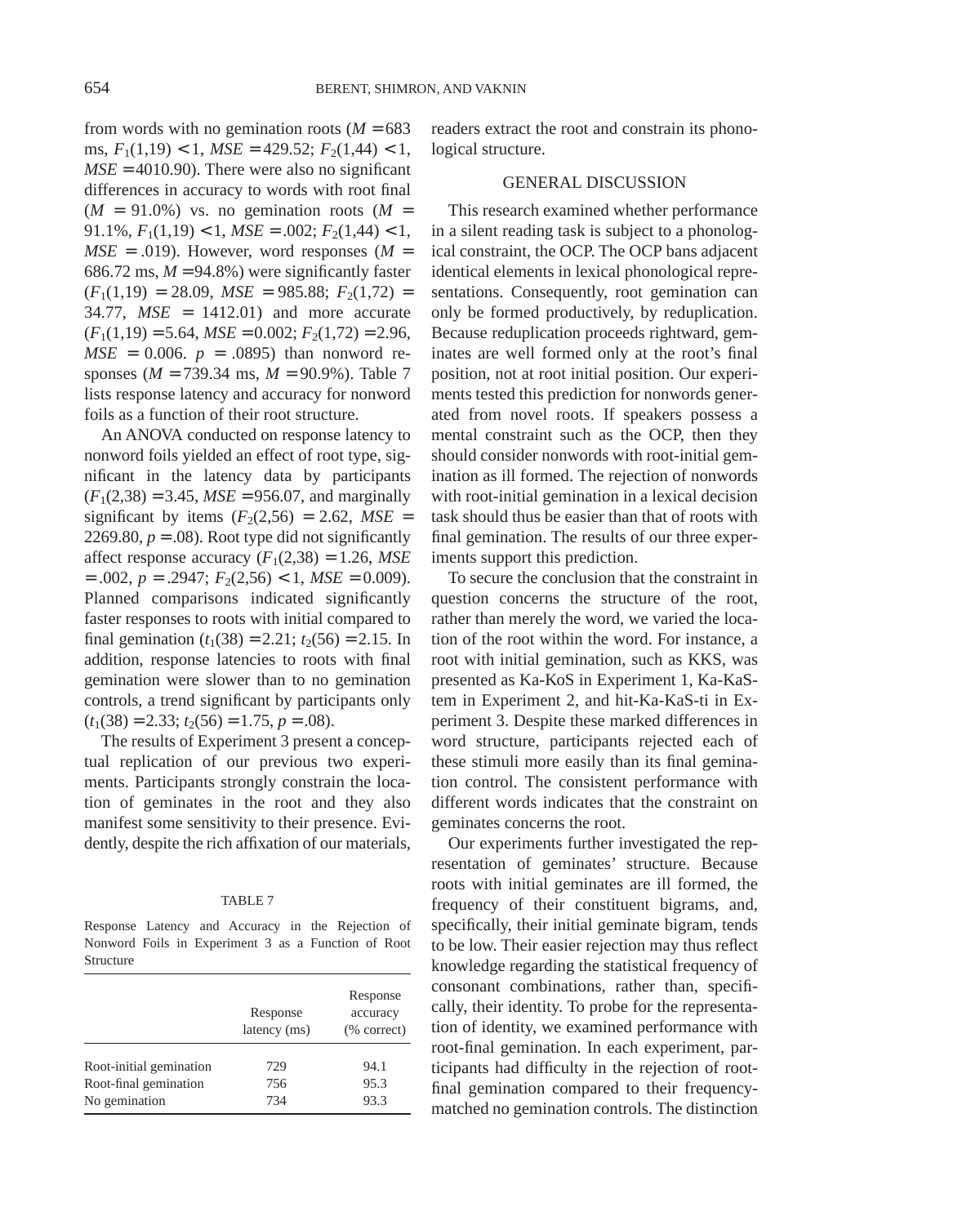between geminates and frequency-matched nongeminates clearly indicates sensitivity to the structure of geminates, their identity.

Why are participants inhibited by the presence of identity at the root's end? The OCP provides a possible explanation for this finding: If identity is erased from the lexicon, then root-final gemination must be formed by a grammatical process of reduplication. The attribution of novel words with root final geminates to a grammatical operation may render them more wordlike, impairing their discrimination from existing words. On an alternative account, however, the deleterious effect of gemination reflects a task-specific strategy, rather than grammatical knowledge. Because the proportion of root final gemination among our experimental targets  $(M = 50\%)$  is higher than among the nonword foils  $(M = 33\%)$ , participants could have acquired the association of root-final gemination with "wordhood" from exposure to the experimental list. Our findings do not support this view. An impairment in the rejection of root-final gemination relative to no gemination roots is evident early on in the experimental session, at the first third of the trials in each of our experiments (Experiment 1:  $M = 79$  ms,  $F_1(1,19) = 11.81$ ,  $MSE = 5355$ ,  $F_2(1, 29) = 11.11$ ,  $MSE = 11594$ ;  $M = 7.1\%$ ,  $F_1(1,19) = 5.49$ ,  $MSE =$  $.009, F<sub>2</sub>(1,29) = 5.40, MSE = .011$ ; Experiment 2:  $M = 11$  ms,  $F_1(1,19) < 1$ ,  $F_2(1,28) = 1.16$ ; Experiment 3:  $M = 22.85$  ms,  $F_1(1,19) = 4.26$ ,  $MSE =$ 1225,  $F_2(1,28) = 4.0$ ,  $MSE = 1743$ ). There is also no significant increase in the effect of gemination throughout the experimental session. An ANOVA  $(2 \text{ root} \times 2 \text{ block})$  comparing performance with root final gemination and no gemination controls presented at the first and last third of trials in each of our three experiments revealed no significant interaction of root type and block (all  $p > .10$ ). In fact, the deleterious effect of gemination in the first third of the trials in Experiment 1 ( $M = 79$ ) ms) was numerically larger relative to the last  $(M = 29 \text{ ms})$ . The association of root-final gemination with wordhood thus seems to indicate, at least in part, some knowledge that is independent of the experimental manipulation. The view of root-final geminates as products of the grammar, as required by the OCP, may capture this knowledge.

The proposal that gemination is perceived as indicating wordhood can also explain additional aspects of our results. Our investigation probed for readers' knowledge of root structure by examining their sensitivity to the location of geminates in the root. We assessed the sensitivity to the location of geminates by comparing roots with initial and final geminates. Because these roots are matched for the presence of geminates, their discrimination must indicate sensitivity to the location of geminates in the root. Our results show significant differences between these root types. However, performance with root-initial gemination did not differ from roots with no geminates. This finding appears inconsistent with the view of root-initial gemination as ill formed, a conclusion firmly supported by our previous finding that root-initial gemination is rated as significantly less acceptable than nogemination controls (Berent & Shimron, 1997; Berent et al., 2001). If root-initial gemination is ill formed, why aren't roots with initial gemination easier to reject than roots with no gemination in the lexical decision task?

This puzzle is solved upon a closer examination of the lexical decision task. Unlike our previous rating experiments, participants in lexical decision experiments were not asked to determine the acceptability of novel letter strings. Instead, they were required to discriminate them from familiar Hebrew words. Discriminability is clearly affected by well formedness, as evident in readers' sensitivity to the location of geminates in the root. Well formedness, however, may not be the only factor affecting discrimination. There is ample evidence for the sensitivity of speeded, forced-choice discrimination to the global familiarity with the stimulus (e.g., Balota & Chumbly, 1984), its wordlike appearance. The difficulty in rejecting root-final gemination indicates that gemination is perceived as evidence for wordhood. Consequently, gemination impairs foil rejection. A comparison of initial-gemination with no-gemination roots thus confounds the presence of geminates with their location. This comparison pits the deleterious effect of gemination against the facilitation resulting from their illicit location. The similarity in performance with root-initial gemination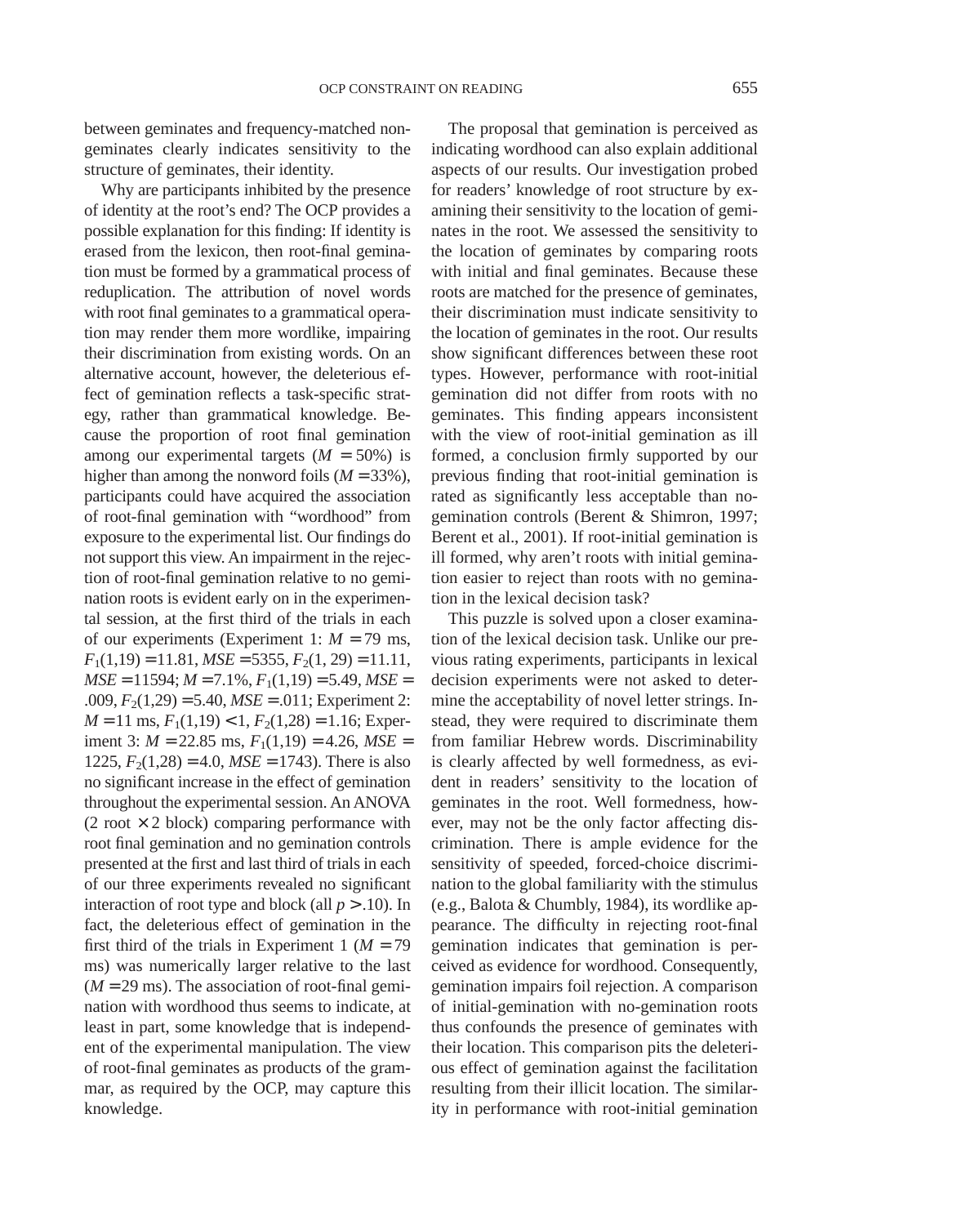and no-gemination roots may reflect the cancellation of these conflicting forces. In contrast, the comparison of root-initial gemination with root-final gemination adequately controls for the deleterious effect of gemination. Such comparison yields strong evidence for an effect of geminates' location. These results reflect a phonological constraint in a silent reading task. We now examine in greater detail the nature of the representation implicated by readers' performance.

# *The Multilinear Representation of Printed Words: Evidence for Phonological Constraints in Silent Reading*

The observation of OCP effects in the lexical decision task suggests that the representation assembled in silent reading encodes several aspects of the morphophonological structure of spoken Hebrew words. First, readers' sensitivity to root structure indicates that their representation segregates the root morpheme and affixes, as shown by previous research on morphological processing in Hebrew (Bentin & Feldman, 1990; Deutsch et al., 1998; Feldman & Bentin, 1994; Feldman et al., 1995; Frost et al., 1997). Second, our results indicate that readers encode the phonological structure of the root, specifically, the identity of adjacent root radicals and their location.

Readers' sensitivity to the location and structure of geminates agrees with the view of geminates as represented by means of multiple linking of a single phonological element onto two skeletal slots (e.g., Goldsmith, 1990; McCarthy, 1986), as described in Fig. 3a. Interestingly, root geminates are not necessarily adjacent phonemes. For instance, the root final geminates in the spoken word Sa-LaL (*he paved*) are separated by a vowel phoneme. Capturing the structure of such disjoint geminates within a linear representation would result in line-crossing, a fatal violation of the association convention in autosegmental phonology (Goldsmith, 1990). An account for such geminates thus requires that root consonants are encoded on their own tier, segregated



**FIG. 3.** The representation of geminates and its effect on tier segregation. Figure 3a illustrates the representation of the geminates 11 by means of double linking of a single element to two skeletal slots. Figures 3b and 3c demonstrate the phonological and graphemic representation of a word containing these geminates, *salal* (he paved). The separation of geminates by a vowel in phonological representation (3b) requires the segregation of root consonants from vowels (see right panel), as the failure to do so results in line crossing (see left panel). In contrast, the consonantal Hebrew orthography renders these geminates adjacent graphemes, whose structure may be captured within a linear representation (3c).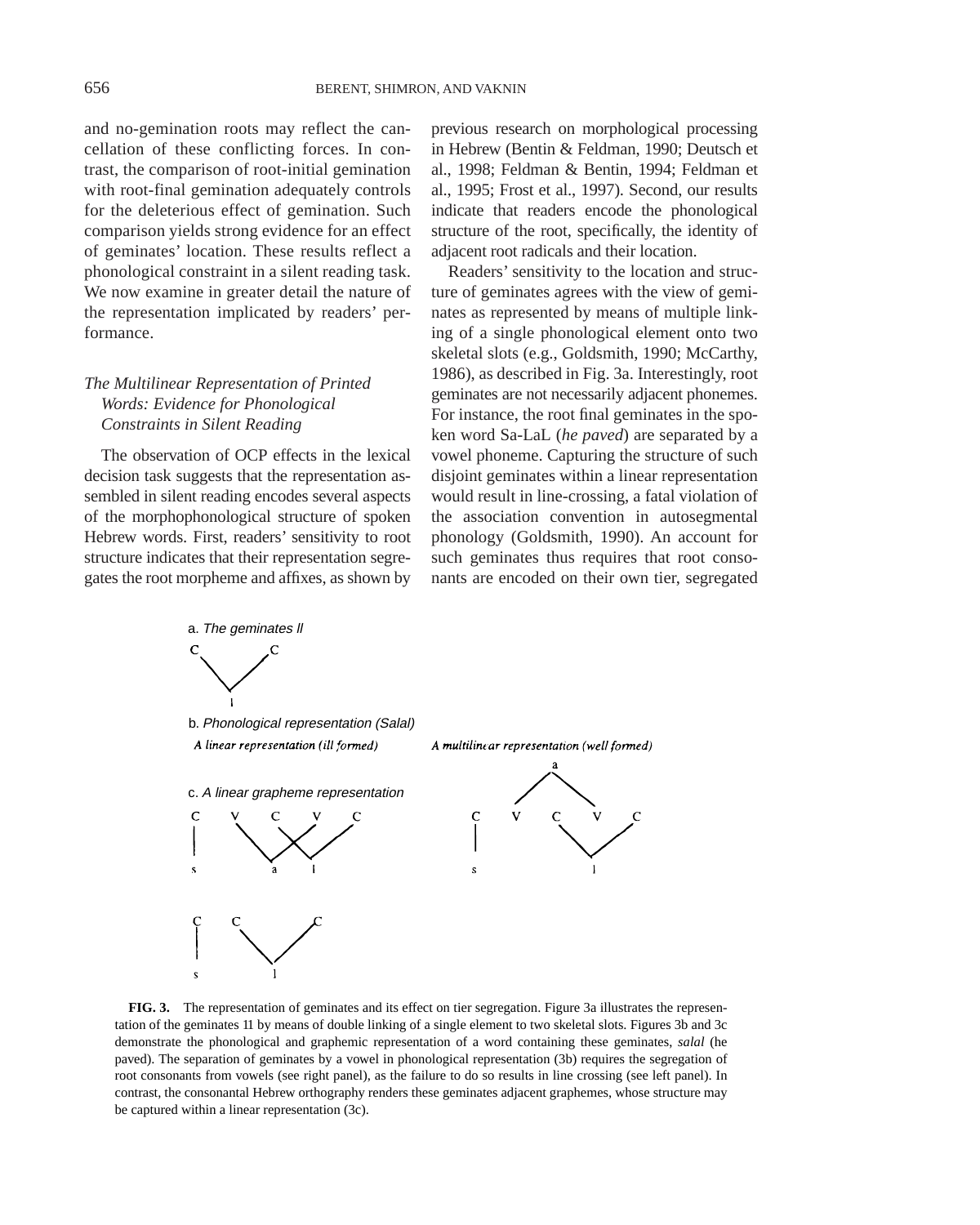from intermediate vowels and consonant affixes (see Fig. 3b). Indeed, the existence of disjoint geminates is a *prima facie* evidence for the view of phonological representations as multilinear. Although root radicals in spoken Hebrew are linearly disjoint, this is not necessarily the case for written words. Because the Hebrew orthography omits most vowels from the script, root geminates often correspond to linearly adjacent letters. The structure of such geminates may be captured by a linear graphemic account, as illustrated in Fig. 3c.

To assess the multilinearity of the representation assembled by readers, we attempted to dissociate the perceived adjacency of geminates from their linear position. To this end, we inspected performance with words that interrupt the integrity of geminates by an intermediate letter. Consider first root-final gemination. Twenty-two of the 30 novel words with rootfinal gemination in Experiment 1 had their geminates interrupted by a vowel letter. A separate analysis of these items revealed a robust impairment in their rejection relative to no-gemination controls ( $M = 51$  ms,  $F_1(1,19) = 18.59$ ,  $MSE =$ 1387;  $F_2(1,21) = 7.71$ ,  $MSE = 3776$ ;  $M = 5.4\%$ ,  $F_1(1,19) = 14.89$ ,  $MSE = .002$ ),  $F_2(1,21) = 4.40$ ,  $MSe = .012$ ). Thus, the disruption in the linear adjacency of geminates does not eliminate readers' sensitivity to the presence of root-final gemination. The lack of linear adjacency also does not appear to abolish the ill-formedness of root initial geminates. Seventeen of the 30 words with root-initial gemination in Experiment 1 had their root-initial geminates separated by a vowel letter. Despite the disruption in the linear adjacency of geminates, these items exhibited a sizable facilitation relative to their final gemination controls ( $M = 39$  ms,  $F_1(1,19) = 7.28$ ,  $MSe =$  $2063.01$ ;  $F_2(1,16) = 4.17$ ,  $MSe = 3799$ ,  $p = .06$ ). Likewise, 7 of the 30 items in Experiment 3 manifested a disruption of root-initial geminates by an intermediate consonant prefix due to sibilant metathesis in this word pattern (e.g., hiS-ta-SaK-ti, from the root SSK; see Bolozky, 1987). The rejection of such roots was nevertheless numerically faster compared to root-final gemination ( $M = 27$  ms,  $F_1(1,19) = 2.63$ ,  $MSe =$ 2879.81,  $p = .121$ , n.s;  $F_2(1,6) = 1.32$ ,  $MSe =$  3723,  $p = .3$ , n.s.). Finally, practically all the words used in Experiment 2 had their root-initial geminates separated by a vowel letter. Evidently, the sensitivity to the location of geminates emerged despite the lack of linear proximity.

The robustness of gemination effects with respect to the linear adjacency of geminates demonstrates that the perceived adjacency of root radicals is independent of their linear position. These findings suggest that the representation assembled in reading Hebrew is multilinear: It segregates root consonants on their own tier, separate from vowels and affixes, and it further distinguishes between geminates and nonidentical root radicals. Thus, the structure of the representation assembled in reading is shaped by linguistic competence.

Our results leave several unanswered questions. One question concerns the precise nature of the constraint on identity. According to the OCP, the lexical representation of triliterial roots with final gemination is biconsonantal. Although our findings agree with this account, they are also compatible with the view that root gemination is stored in the mental lexicon, but its location is constrained by the grammar, preferring root-final over root-initial gemination. A related issue concerns OCP violations. McCarthy's (1986) autosegmental analysis portrays the OCP as an inviolable constraint. Our experimental findings (Berent et al., 2001), however, converge with linguistic accounts (e.g., Odden, 1986) of the OCP as violable. Such facts favor the view of linguistic competence as governed by violable constraints (e.g., Optimality theory; Prince & Smolensky, 1997). The resolution of these issues falls beyond the scope of our present analysis.

Our results also cannot fully determine the contents of the representation assembled by readers. The similarity of the representation assembled in silent reading to the structure of spoken language agrees with the view that the representations assembled in silent reading encode phonological elements, such as phonemes and features. On an alternative account, however, the terminal nodes in the representation of printed words correspond to graphemes, not phonemes. Indeed, graphemic representations manifest multilinear structure that is quite simi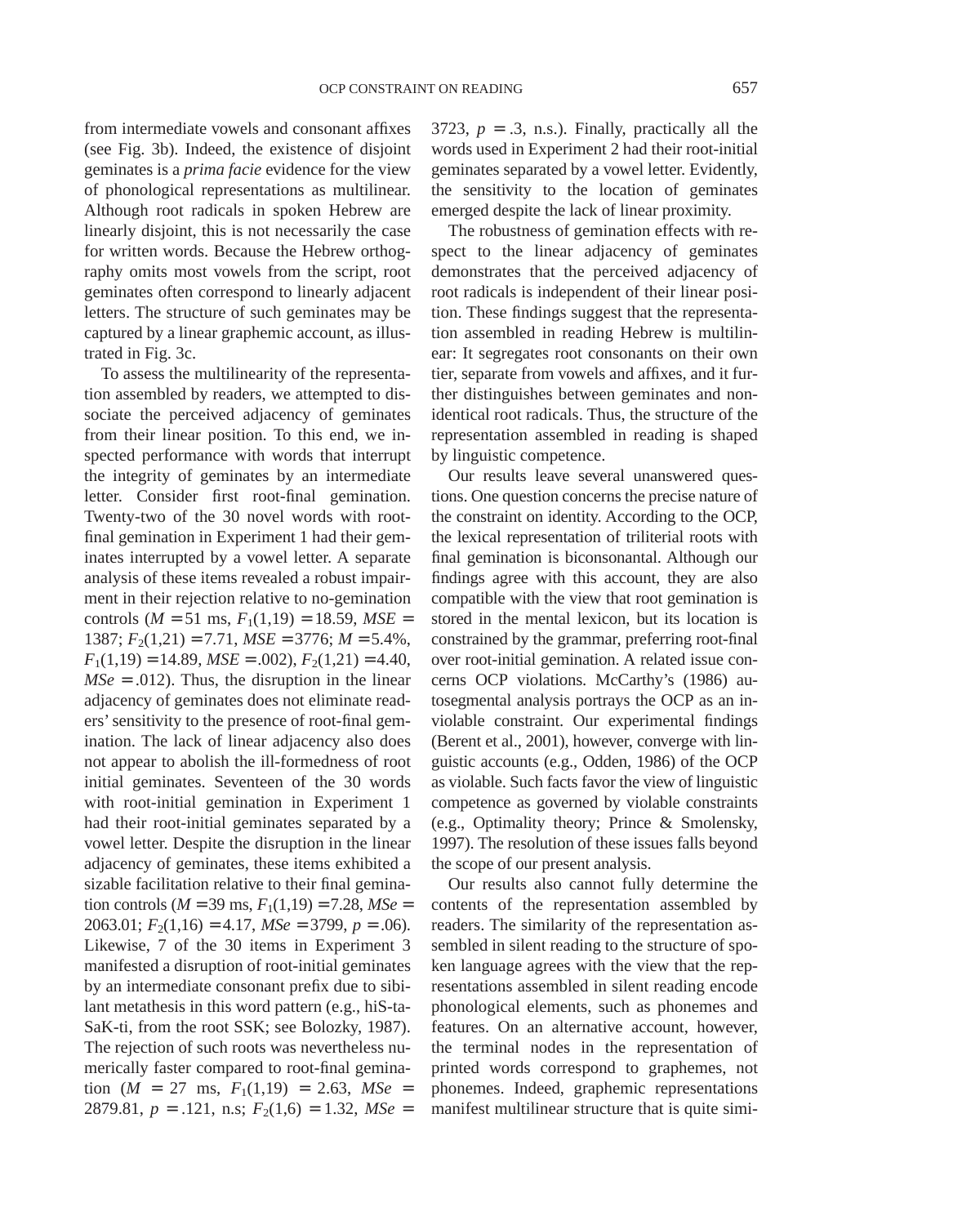lar to that implicated by our results. In particular, breakdowns to the graphemic system in Italian (Caramazza & Miceli, 1990) and English (McCloskey, Badecker, Goodman-Shulman, & Aliminosa, 1994) have been shown to result in specific impairment to the representation of geminate letters, including erroneous shift in the location of geminates (e.g., *pebble*→*peeble*) and geminate deletion (e.g., *cigarette*→*cigarete*). The fact that gemination in the English orthography exclusively concerns adjacent letters corresponding to a single phoneme, and the sensitivity of gemination errors in Italian to the co-occurrence of letters, violating the integrity of phonemes and phonological constraints, all implicate a graphemic, rather than a phonological, representation. In contrast to the Italian and English findings, root gemination in Hebrew always concerns two phonemes, geminates are not necessarily captured by adjacent letters, and their location is subject to a phonological constraint. Our results thus bear none of the hallmarks of a graphemic representation. On the grounds of parsimony, we prefer an account that attributes the effects of the OCP in written and spoken language to a single phonological representation over an account that assumes two isomorphic sets of constraints and representations, one in phonology and one in orthography. Regardless of the contents of the representation's terminal nodes as graphemes or phonemes, its structure clearly reflects phonological constraints.

The documentation of phonological constraints in reading Hebrew is of particular significance. Hebrew is a deep orthography whose vowel phonology is unpredictable from print (Berent & Frost, 1997). The fact that silent reading in this orthography nevertheless encodes the phonological structure of the language agrees with the fundamental role of phonological constraints in reading (e.g., Van Orden, Pennington, & Stone, 1990). Previous research on reading Hebrew demonstrated the role of phonology in the pronunciation of Hebrew words by observing the contribution of vowels to word pronunciation (e.g., Frost, 1994, 1995; Koriat, 1984, Navon & Shimron, 1981). Our results suggest that phonological constraints play a role even in the silent reading of a consonantal script. Thus, the representation assembled in silent reading is shaped by readers' phonological competence.

# *The Nature of Subword Constituents Assembled in Reading: The Representation of Mental Variables*

Our conclusions regarding the effect of readers' linguistic knowledge on the representation of printed words converge with previous research demonstrating that readers encode phonological and morphological units at various grain sizes, such as the syllable and its constituents, and the onset and rime (e.g., Rapp, 1992; Treiman et al., 1995; Treiman & Zukowski, 1988), as well as morphological units (for reviews, see Marslen-Wilson, Komisarjevsky, Waksler, & Older, 1994; Pinker, 1999). An important question raised by these findings concerns the nature of the linguistic units assembled in reading. Symbolic accounts of cognition view morphemic and phonological constituents as variables, abstract place holders that can enumerate a large number of tokens, regardless of their idiosyncratic properties (Berent, Pinker, & Shimron, 1999; Kim, Marcus, Pinker, Hollander, & Coppola, 1994; Kim, Pinker, Prince, & Prasada, 1991; Marcus, Brinkmann, Clahsen, Wiese, & Pinker, 1995; Pinker, 1991, 1994, 1999; Rapp, 1992). Conversely, associative accounts consider phonological and morphemic constituents as descriptive labels, standing for the coalition of orthographic, semantic, and phonological features of specific tokens. Readers' apparent sensitivity to morphemic and phonological units does not indicate the representation of variables. Instead, it reflects the statistical structure of phonological and morphemic correlates (e.g., Hare & Elman, 1995; Rueckl, Mikolinski, Raveh, Miner, & Mars, 1997; Rumelhart & McClelland, 1986; Seidenberg, 1987, 1997). The fierce debate surrounding the nature of morphemic and phonological constituents stems from its direct implications for understanding how the mind works (Elman, Bates, Johnson, Karmiloff-Smith, Parisi, & Plunkett, 1996; Fodor & Pylyshyn, 1988; Marcus, 1998, 2001; Pinker, 1997; Pinker & Prince, 1988; Rumelhart & McClelland, 1986). This debate also has some implications for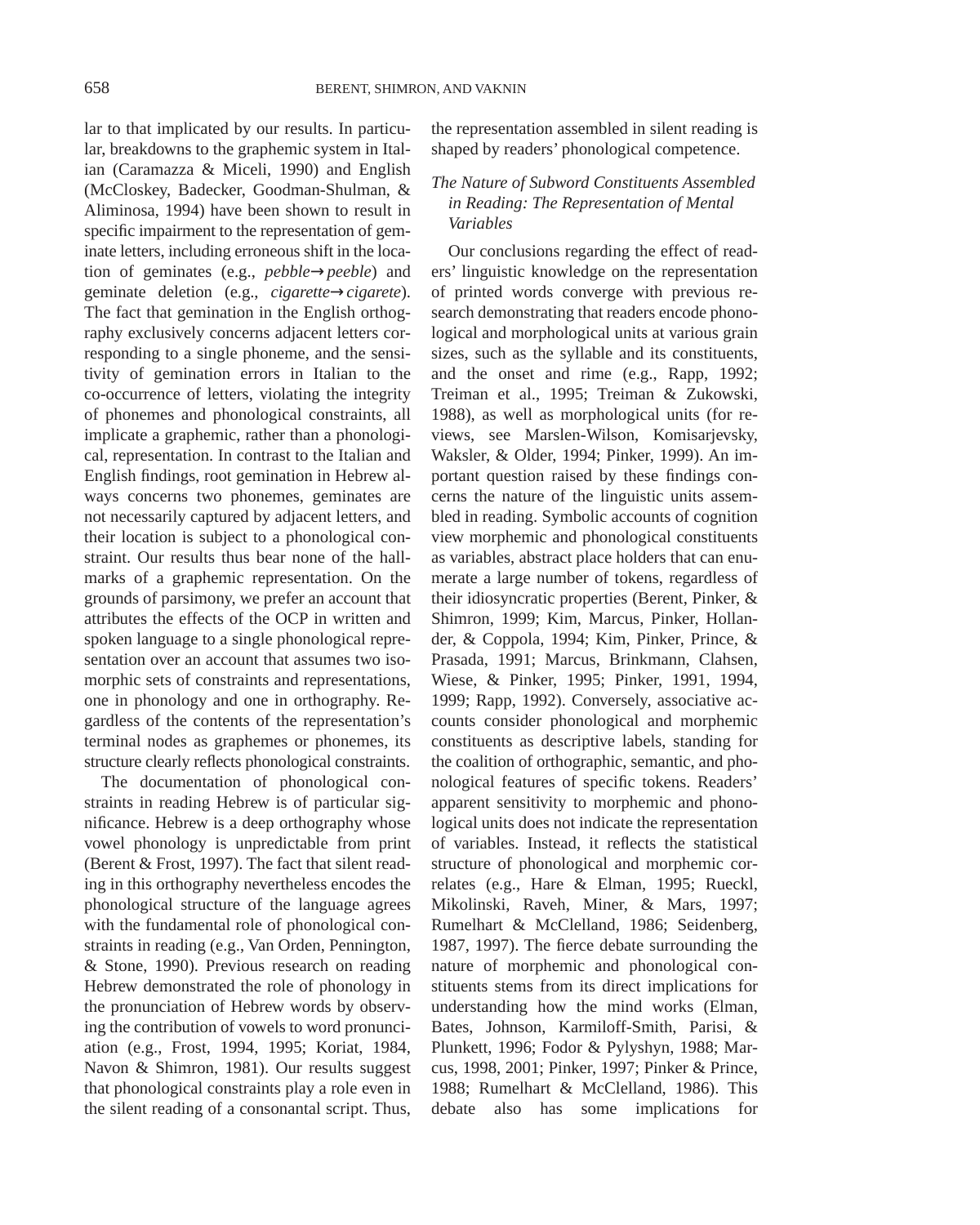accounts of reading. If readers encode the constituent structure of variables, then the representation of variables is central for the adequacy of reading models. OCP effects allow us to examine this issue.

The OCP constrains the location of identical elements in the root morpheme. The root and identity are both mental variables. Associative accounts eliminate variables; thus they render the OCP unpresentable. The elimination of variables, however, does not necessarily erase the distinction among root types. If the constraint in question could be inferred from the statistical structure of specific word instances, then participants' behavior could mimic the OCP despite their inability to represent it. Specifically, to exhibit OCP effects, an associative system must achieve two goals: It must identify the root as the domain of the constraint and encode the location of identical elements within this domain. The success of associative accounts with respect to the first goal, the abstraction of root-like units, is presently uncertain. Hebrew roots share no phonological orthographic or semantic features. The ability of associative models to identify these dissimilar objects as members of a single class remains to be demonstrated. In contrast, the representation of identity in contemporary connectionist models has been recently subject to close scrutiny. These conclusions have implications for associative accounts of OCP effects.

Identity is a formal relationship between variables, namely, *XX*. Marcus (1998) systematically investigated the representation of an identity function by multilayer perceptrons, including feedforward networks and a simple recurrent network. Such networks are capable of representing specific instances of an identity function (e.g., *a rose is a rose*). However, these models are unable to generalize this function to novel instances that fall outside the model's representational space of training items, its training space. This failure does not stem from the inability to represent the novel items, as the problem persisted despite the acquisition of the novel items in the context of an unrelated function. Marcus (1998) further demonstrated that this generalization failure is not specific to the training algorithm or the representation format (localist vs. distributed representations). The problem is principled: the independence in learning the weights of connections on any given unit (input or output) from connections on other units. To be sure, these conclusions do not challenge the adequacy of connectionism as a computational framework. Indeed, there are several proposals concerning the representation of identity in connectionist networks that include variables (e.g., Marcus, 2001; Shastri, 1999). Marcus' conclusions specifically challenge a well-defined subset of connectionist networks, those that eliminate variables. Such networks are unable to freely generalize the identity function. This failure stands in marked contrast to human behavior. Marcus, Vijayan, Bandi Rao, and Vishton (1999) demonstrated that 7-monthold infants can acquire an artificial grammar that constrains the location of identity in short sequences. For instance, infants trained on ABB sequences (e.g., *galala*) discriminated novel ABB sequences (e.g., *wofefe*) from novel AAB sequences (e.g., *wowofe*). Marcus et al. (1999) further showed that the acquired constraint on identity cannot be due to the statistical properties of their materials. Thus, the elimination of variables prevents associative systems from capturing human behavior.

The constraint on root identity has some close similarities to the artificial languages studied by Marcus et al. (1999). Our investigation of statistical properties of Hebrew roots lends no support to a statistical account for the representation of identity. Readers in our present experiments discriminate roots with final geminates from nogemination roots despite their equation for statistical properties. Likewise, in a previous investigation examining the formation of triliteral roots from their biconsonatal representations (Berent et al., 2001), we observed a marked contrast between the observed frequency of root final gemination responses and its expected probability based on the statistical structure of Hebrew roots. The distinction between root final gemination and no gemination controls is thus inexplicable by the statistical structure of Hebrew roots. In fact, Berent, Marcus, and Shimron (2001) recently observed the constraint on root structure even when speakers have no knowledge regarding the distribution of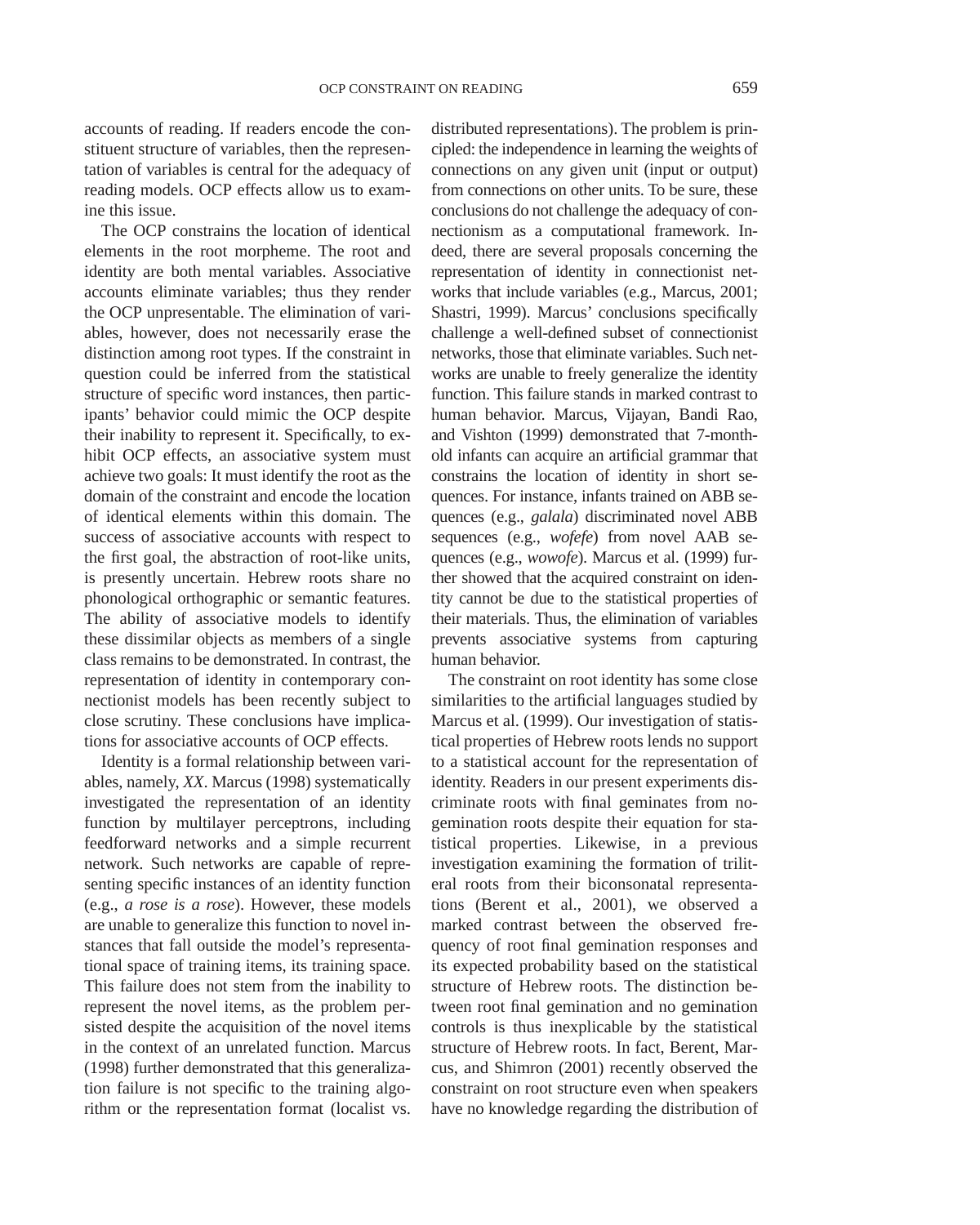root-radicals, for roots containing novel phonemes composed of novel phonological features. Such results challenge associative accounts of OCP effects.

The OCP effects in the lexical decision task suggest that the representation assembled by readers encodes mental variables. Thus, despite readers' undeniable sensitivity to the statistical structure of printed words, associative accounts (e.g., Harm & Seidenberg, 1999; Plaut, McClelland, Seidenberg, & Patterson, 1996; Seidenberg & McClelland, 1989) may not fully capture their performance. The representation of variables appears central to the adequacy of reading models. Taken as a whole, our results indicate that readers assemble multilinear representations that encode the constituent structure of mental variables in accord with their phonological competence. These results indicate the presence of linguistic constraints on reading.

### APPENDIX A

#### Materials Employed in Experiment 1

*Note:* Hebrew nonback stop consonants p, b, and k undergo spirantization to p, v, and x, respectively, in post vocalic positions (Bolozky, 1978). To capture phonemic structure, a structure reflected also in the orthography, the transcription does not specify spirantization. In addition, note that most vowels provided here are not encoded in the orthography.

| Target words |         | Nonword foils |              |                   |  |
|--------------|---------|---------------|--------------|-------------------|--|
| <b>?itut</b> | ?itur   | babiz.        | zabib        | razib             |  |
| dimum        | dilun   | momel         | lomem        | rodeb             |  |
| hisus        | himur   | pipuz         | zipup        | zerub             |  |
| zikuk        | zeruz   | babo?         | <b>?abob</b> | padol             |  |
| xidud        | xidu    | bibu?         | <b>?ibub</b> | <b>?iduk</b>      |  |
| xitut        | xitul   | babic         | cabib        | ra∫ib             |  |
| ximum        | xikuy   | poped         | dopep        | dope∫             |  |
| kinun        | kivun   | gigun         | nigug        | pigud             |  |
| likuk        | likuy   | kakos         | sakok        | nakos             |  |
| Perur        | Perub   | koke?         | ?okek        | <sub>l</sub> omel |  |
| citut        | cilum   | gagib         | bagig        | bagi.             |  |
| kidud        | ki∫ut   | gigus         | sigug        | rigus             |  |
| kerur        | kerub   | goger         | rogeg        | bogen             |  |
| <b>?idud</b> | ?imut   | kakod         | dakok        | radok             |  |
| basis        | bari?   | gagil         | lagig        | tagib             |  |
| galil        | ka∫ir   | xixub         | bixux        | ni?ub             |  |
| dakik        | dabik   | xaxiz         | zaxix        | ba?in             |  |
| hagig        | habil   | 202e          | $ o$ ?e?     | no?ek             |  |
| dalil        | dalik   | xaxod         | daxox        | daxog             |  |
| xalil        | xaric   | xixut         | tixux        | tixuk             |  |
| xa∫i∫        | xasin   | reruz         | zerur        | ceruk             |  |
| sabib        | sabil   | roret         | torer        | mores             |  |
| tamim        | tapil   | nanob         | banon        | bano.             |  |
| tanin        | palit   | nanid         | danin        | gapi              |  |
| borer        | boxer   | zizur         | rizuz        | libun             |  |
| gozez        | gozem   | tatul         | latut        | razum             |  |
| goses        | goneb   | sosel         | loses        | coneb             |  |
| gorer        | gomer   | ∫a∫i?         | $2a$ fi      | lagi              |  |
| zolel        | zorem   | zizun         | nizuz        | nizux             |  |
| zomem        | Joken   | toten         | notet        | notem             |  |
| kolel        | ko?es   |               |              |                   |  |
| mocec        | moxec   |               |              |                   |  |
| noded        | $no$ eb |               |              |                   |  |
| nocec        | nodep   |               |              |                   |  |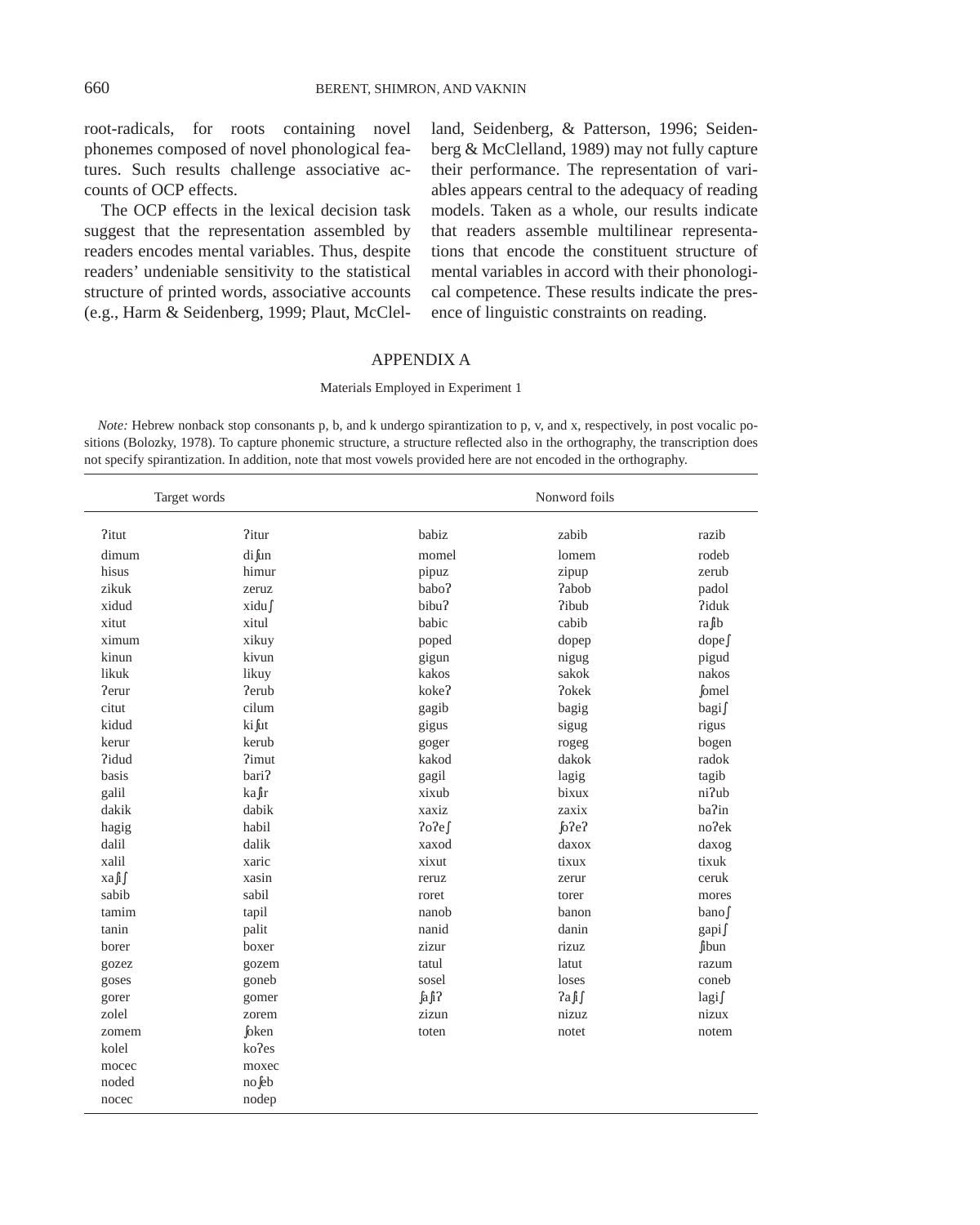|       | Target words | Nonword foils |
|-------|--------------|---------------|
| solel | soxer        |               |
| colel | corem        |               |
| Jokek | rokel        |               |
| maror | marom        |               |
| pasos | pa?ot        |               |
| Janun | Jabur        |               |
| talul | tabur        |               |
| ta∫u∫ | kaxu∫        |               |
| cnon  | cxok         |               |
| cror  | bkor         |               |
| dror  | thom         |               |

# APPENDIX B

Materials Employed in Experiment 2

| Target words    |                | Nonword foils   |                 |          |
|-----------------|----------------|-----------------|-----------------|----------|
| <b>?</b> otatnu | <b>Pitarnu</b> | biba?ti         | ?ibabti         | pidalti  |
| bodadtem        | bidartem       | bibagnu         | zibabnu         | rizabnu  |
| bisasti         | bilalti        | <b>bibamtem</b> | mibabtem        | cibagtem |
| gazazti         | gazarti        | sisakti         | xisasti         | xilarti  |
| gasasnu         | gabarnu        | didaxno         | lidadnu         | dilabnu  |
| garartem        | gazamtem       | didaztem        | pidadtem        | pidaktem |
| dimamti         | dibarti        | gigatnuti       | gagnuti         | gaznu    |
| hisasnu         | hidarnu        | gigacti         | cigagti         | ciga∫ti  |
| zalaltem        | zakartem       | lilartem        | rilaltem        | bilartem |
| zamamti         | zaxalti        | lilatnu         | nilalnu         | rilamnu  |
| zikaknu         | zimarnu        | mimabti         | bimamti         | gimabti  |
| xibabtem        | xibartem       | mimaptem        | pimamtem        | ximaptem |
| xagagti         | xagarti        | ninabti         | dinanti         | dinakti  |
| xidadnu         | xidalnu        | ninattem        | tinantem        | linattem |
| ximamtem        | ximaltem       | pipabnu         | bipapnu         | nipabnu  |
| xapapti         | xaparti        | pipadti         | zipapti         | lipadti  |
| xalalnu         | xaralnu        | kikabnu         | mikaknu         | pikabnu  |
| xacactem        | xacabtem       | kikastem        | sikaktem        | nikastem |
| vilalnu         | vi∫abnu        | kika?ti         | ?ikakti         | dipakti  |
| likaktem        | limadtem       | kikaznu         | tikaknu         | bikatnu  |
| madadti         | makarti        | riralnu         | lirarnu         | miralnu  |
| macacnu         | malaknu        | jifazti         | zilalti         | zilatti  |
| nadadtem        | nadartem       | titagnu         | gitatnu         | litagnu  |
| nopapti         | nitarti        | titantem        | nitattem        | nitamtem |
| sobabti         | sibakti        | cicagti         | gicacti         | bicagti  |
| salalnu         | saparnu        | cicalnu         | <i>s</i> icacnu | bicalnu  |
| sinantem        | simantem       | xixaztem        | zixaxtem        | bixaztem |
| ?odadti         | <b>?ibadti</b> | zizanti         | nizazti         | nizaxti  |
| <b>?orarnu</b>  | <b>Perabnu</b> | zizarnu         | rizaznu         | dizarnu  |
| pocactem        | picaltem       | zizaltem        | lizaztem        | bizaltem |
| porarti         | perakti        |                 |                 |          |
| cidadnu         | cilamnu        |                 |                 |          |
| calaltem        | cabartem       |                 |                 |          |
| cinanti         | cimakti        |                 |                 |          |
| carartem        | caramtem       |                 |                 |          |
| kidadnu         | kidamnu        |                 |                 |          |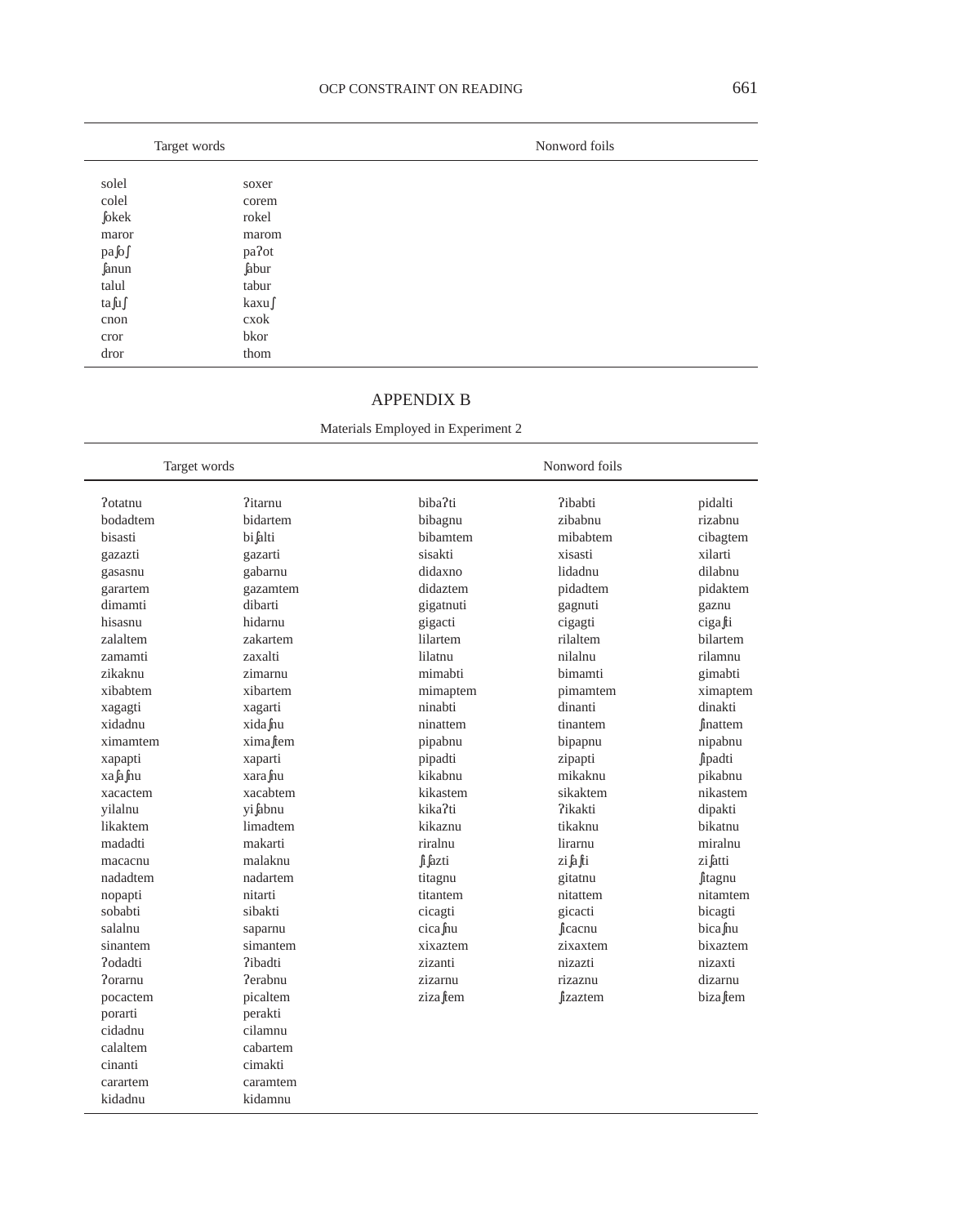|                                       | Target words                   | Nonword foils |  |
|---------------------------------------|--------------------------------|---------------|--|
| komamti<br>kacactem                   | kibalti<br>kasartem            |               |  |
| kerarnu<br>romamti                    | kerabnu<br>rokanti             |               |  |
| risasnu<br>rolaltem                   | ripa?nu<br>ritaktem            |               |  |
| <b>fadadti</b><br>Jotatnu<br>lalaltem | Jabarti<br>lidarnu<br>Jamartem |               |  |

# APPENDIX C

Materials Employed in Experiment 3

| Target words |             |             | Nonword foils |             |  |
|--------------|-------------|-------------|---------------|-------------|--|
| hit?onantem  | hit?abaltem | hitbaba?ti  | hit?ababti    | hitpadalti  |  |
| hit?olalti   | hit?abanti  | hitbabagnu  | hizdababnu    | hitrazabnu  |  |
| hitbodadnu   | hit?adamnu  | hithabamtem | hitmababtem   | hictagabtem |  |
| hitbasasti   | hitbalatti  | histasakti  | hitxasasti    | hitxalarti  |  |
| hitbonantem  | hitgalaxtem | hitdadaxnu  | hitladadnu    | hitdalahnu  |  |
| hitbolalnu   | hitbacarnu  | hitdadaztem | hitpadadtem   | hitpadaktem |  |
| hitgonantem  | hitganabtem | hitgagatti  | hittagagti    | hittagazti  |  |
| hitbolalti   | hitgalasti  | hitgagacnu  | hictagagnu    | hictaga∫nu  |  |
| hitgodadnu   | hitgamadnu  | hitlalartem | hitralaltem   | hibalartem  |  |
| hitgorarnu   | hitga?aJnu  | hitlalatti  | hitnalalti    | hitralamti  |  |
| hitgolalti   | hitgaradti  | hitmamabtem | hithamamtem   | hitgamabtem |  |
| hizdakaktem  | hizdahabtem | hitmamapnu  | hitpamamnu    | hitxamapnu  |  |
| hitxababnu   | hizdahamnu  | hitnanabtem | hitdanantem   | hitdanaktem |  |
| hitxolaltem  | hitxabattem | hitnanatti  | hittananti    | hiftanatti  |  |
| hitxamamti   | hitxabakti  | hitpapabti  | hitbapapti    | hitnapabti  |  |
| hitxanantem  | hitxadaltem | hitpapadtem | hizdapaptem   | hiftapadtem |  |
| hityadadnu   | hitxazaknu  | hitkakabnu  | hitmakaknu    | hitpakabnu  |  |
| hitronanti   | hitkabadti  | hitkakasti  | histakakti    | hitnakasti  |  |
| hitkopapnu   | hitkabasnu  | hitkaka?tem | hit?akaktem   | hitdakaptem |  |
| hitlonanti   | hitkaxalti  | hitkakaznu  | hittakaknu    | hitbakatnu  |  |
| hitlocactem  | hitlabaltem | hitraralti  | hitlararti    | hitmaralti  |  |
| hitlakaknu   | hitlahatnu  | hiltalazti  | hizdalalti    | hizda∫atti  |  |
| hitnosastem  | hitlaxa∫tem | hittatagnu  | hitgatatnu    | hi∫tatagnu  |  |
| hitnocacti   | hitlamadti  | hittatantem | hitnatattem   | hitnatamtem |  |
| histobabtem  | histabantem | hictacagti  | hitgacacti    | hitbagacti  |  |
| histodadnu   | histadarnu  | hictacalnu  | hiltacacnu    | hithacalnu  |  |
| histananti   | hista?arti  | hitxaxaztem | hizdaxaxtem   | hitbaxaztem |  |
| hit?odadti   | hit?atapti  | hizdazanti  | hitnazazti    | hitnazaxti  |  |
| hit?alaltem  | hit?atartem | hizdazarnu  | hitrazaznu    | hitdazarnu  |  |
| hictanantem  | hictaxaktem | hizdazaltem | hiltazaztem   | hitbazaltem |  |
| hit?orarnu   | hit?atalnu  |             |               |             |  |
| hictopapti   | hictalamti  |             |               |             |  |
| hitromamnu   | hitragalnu  |             |               |             |  |
| hitronanti   | hitragalti  |             |               |             |  |
| hitrocactem  | hitraxabtem |             |               |             |  |
| hitrolalnu   | hitraxaknu  |             |               |             |  |
| hiltobabtem  | hitratabtem |             |               |             |  |
| hiftomamti   | hitrasakti  |             |               |             |  |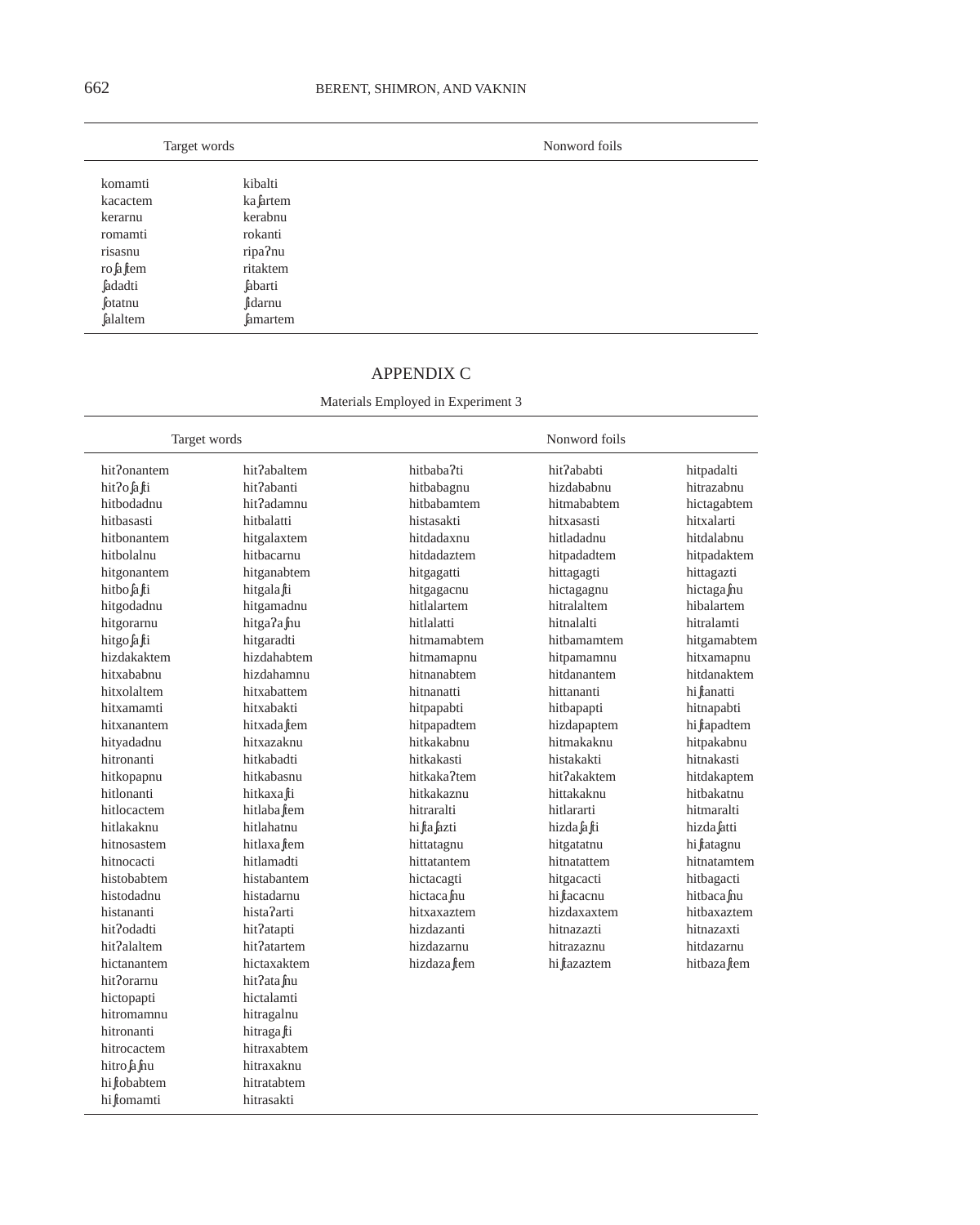| Target words                                                                                     |                                                                                                  | Nonword foils |
|--------------------------------------------------------------------------------------------------|--------------------------------------------------------------------------------------------------|---------------|
| hitgolalnu<br>hitgapaptem<br>hitxababti<br>hitxadadnu<br>hiltomamtem<br>hiftolalnu<br>hiftokakti | hitrapaknu<br>hitralamtem<br>hi∫tadalti<br>hiftatapnu<br>hitgalamtem<br>hi∫talatnu<br>hi∫taparti |               |

#### **REFERENCES**

- Balota, D., & Chumbly, J. (1984). Are lexical decisions a good measure of lexical access? The role of word frequency in the neglected decision stage. *Journal of Experimental Psychology: Human Perception and Performance*, **10,** 340–357.
- Bentin, S., & Feldman, L. B. (1990). The contribution of morphological and semantic relatedness. Repetition priming at short and long lags: Evidence from Hebrew. *Quarterly Journal of Experimental Psychology*, **42,** 693.
- Berent, I., Everett, D., & Shimron, J. (2001). Do phonological representations specify variables? Evidence from the Obligatory Contour Principle. *Cognitive Psychology,* **42,** 1–60.
- Berent, I., & Frost, R. (1997). The inhibition of polygraphic consonants in spelling Hebrew: Evidence for a recurrent assembly of spelling and phonology in visual word recognition. In C. Perfetti, M. Fayol, and L. Rieben (Eds.), *Learning to spell: Research, theory and practice across languages* (pp. 195–219), Hillsdale, NJ: Erlbaum.
- Berent, I., Marcus, G. F., Shimron, J. & Gafos, D. (2001). *The scope of linguistic generalizations: Evidence from Hebrew word-formation*. Manuscript submitted for preparation.
- Berent, I., & Perfetti, C. A. (1995). A rose is a REEZ: The two cycles model of phonology assembly in reading English. *Psychological Review*, **102,** 146–184.
- Berent, I., Pinker, S., & Shimron, J. (1999). Default nominal inflection in Hebrew: Evidence for mental variables. *Cognition*, **72,** 1–44.
- Berent, I., & Shimron, J. (1997). The representation of Hebrew words: Evidence from the Obligatory Contour Principle. *Cognition*, **64,** 39–72.
- Bolozky, S. (1987). Some aspects of Modern Hebrew phonology. In R. Aronson Berman (Ed.), *Modern Hebrew structure* (pp. 11–67), Tel Aviv: Universities Publishing Projects.
- Caramazza, A., & Miceli, G. (1990). The structure of graphemic representations. *Cognition*, **37,** 243–297.
- Colombo, L. (1992). Lexical stress effect and its interaction with frequency in word pronunciation. *Journal of Experimental Psychology: Human Perception and Performance*, **18,** 987–1003.
- Colombo, L., & Tabossi, P. (1992). Strategies and stress assignment: Evidence from a shallow orthography. *Advances in Psychology*, **94,** 319–342.
- Deutsch, A., Frost, R., & Forster, K. I. (1998). Verbs and nouns are organized and accessed differently in the mental lexicon: Evidence from Hebrew. *Journal of Experimental Psychology: Learning, Memory, and Cognition*, **24,** 1238.
- Elman, J., Bates, E., Johnson, M., Karmiloff-Smith, A., Parisi, D., & Plunkett, K. (1996). *Rethinking innateness: A connectionist perspective on development*. Cambridge, MA: MIT Press.
- Even-Shoshan, A. (1993). *Ha'milon ha'xadash* [The new dictionary] Jerusalem: Kiryat-Sefer.
- Everett, D. L., & Berent, I. (1998). *An experimental approach to the OCP: Evidence for violable identity constraints in Hebrew roots*. *Rutgers Optimality Archive, Available*: (ROA–235).
- Farah, M., Stowe R., & Levinson, K. (1996). Phonological dyslexia: loss of a reading-specific component of the cognitive architecture? *Cognitive Neuropsychology*, **13,** 849–868.
- Feldman, L. B., & Bentin, S. (1994). Morphological analysis of disrupted morphemes: Evidence from Hebrew. *Quarterly Journal of Experimental Psychology*, **47,** 407–435.
- Feldman, L. B., Frost, R., & Pnini, T. (1995). Decomposing words into their constituent morphemes: Evidence from English and Hebrew. *Journal of Experimental Psychology: Learning, Memory, and Cognition*, **21,** 947.
- Fodor, J., & Pylyshyn, Z. (1988). Connectionism and cognitive architecture: A critical analysis. *Cognition*, **28,** 3–71.
- Frisch, S., Broe, M., & Pierrehumbert. J. (1995). *The role of similarity in phonotactic constraints*. Unpublished manuscript, Northwestern University at Evanston, IL.
- Frost, R. (1994). Prelexical and postlexical strategies in reading: Evidence from a deep and a shallow orthography. *Journal of Experimental Psychology: Learning, Memory, and Cognition*, **20,** 116–129.
- Frost, R. (1995). Phonological computation and missing vowels: Mapping lexical involvement in reading. *Journal of Experimental Psychology: Learning, Memory, and Cognition*, **21,** 398–408.
- Frost, R., Forster, K., & Deutsch, A. (1997). What can we learn from the morphology of Hebrew? A maskedpriming investigation of morphological representations. *Journal of Experimental Psychology: Learning, Memory, and Cognition*, **23,** 829–856.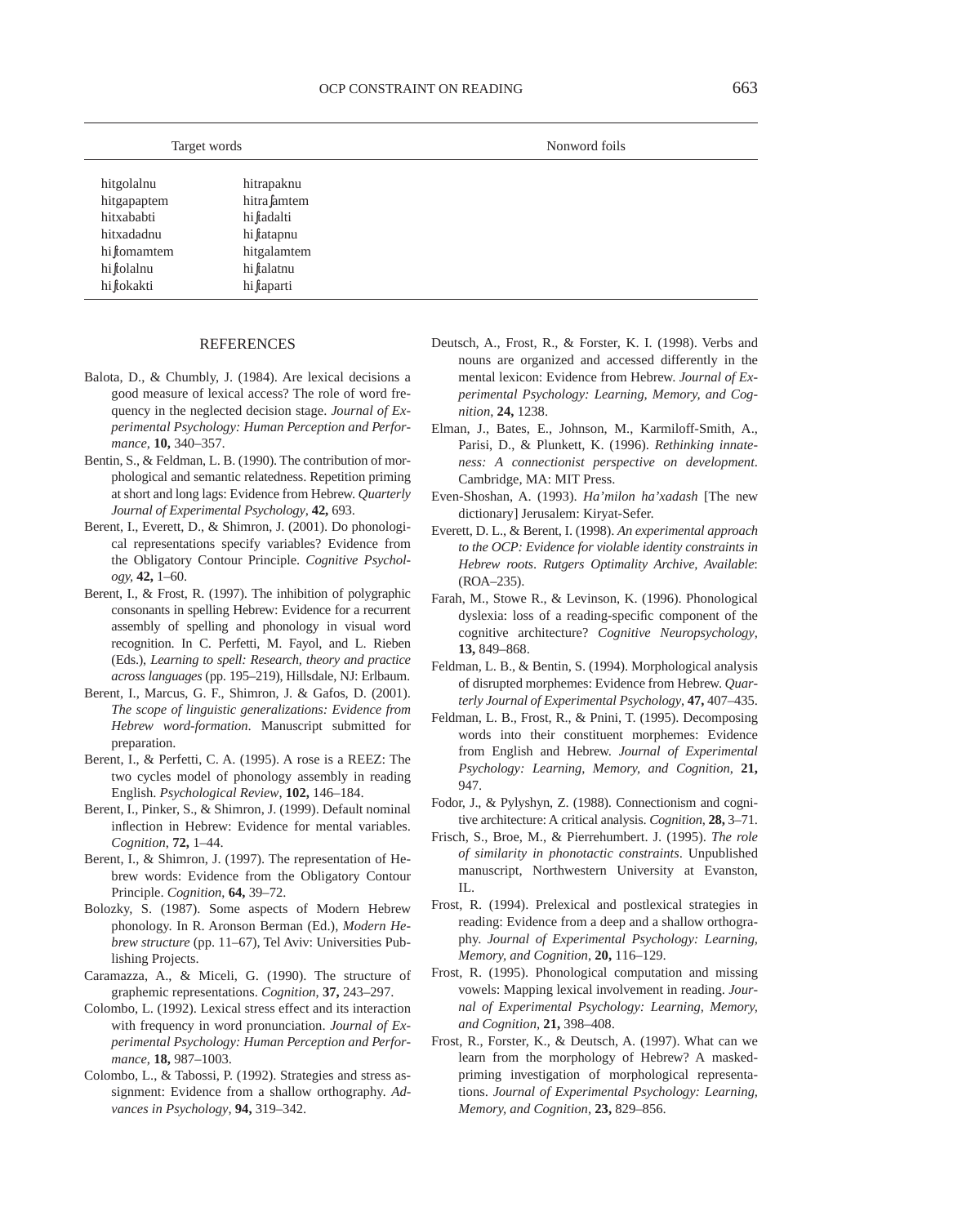- Gafos, D. (1998). Eliminating long-distance consonantal spreading. *Natural Language and Linguistic Theory*, **16,** 223.
- Goldsmith, J. A. (1990). *Autosegmental and metrical phonology*. Cambridge, MA: Basil Blackwell.
- Gough, P., & Tummer, W. (1986). Decoding, reading and reading ability. *Remedial and Special Education*, **7,** 6–10.
- Greenberg, J. (1950). The patterning of morphemes in Semitic. *Word*, **4,** 196–208.
- Hare, M., & Elman, J. (1995). Learning and morphological change. *Cognition*, **56,** 61–98.
- Harm, M. W., & Seidenberg, M. S. (1999). Phonology, reading acquisitions, and dyslexia: Insights from connectionist models. *Psychological Review*, **106,** 491–528.
- Kenstowicz, M. (1994). *Phonology in Generative Grammar*. Cambridge, MA: Blackwell.
- Kim, J., Marcus, G., Pinker, S., Hollander, M., & Coppola, M. (1994). Sensitivity of children's inflection to grammatical structure. *Journal of Child Language*, **21,** 179–209.
- Kim, J., Pinker, S., Prince, A., & Prasada, S. (1991). Why no mere mortal has ever flown out to center field. *Cognitive Science*, **15,** 173–218.
- Koriat, A. (1984). Reading without vowels: Lexical access in Hebrew. In H. Bouma, D. & G. Bouwhuis (Eds.), *Attention and performance: Control of language processes* (pp. 227–242). Hillsdale, NJ: Erlbaum.
- Leben, L. (1973). *Suprasegmental phonology*, dissertation, Cambridge, MA: MIT Press.
- Liberman, I., & Liberman, A. (1990). Whole language vs. code emphasis: Underlying assumptions and their implications for reading instruction. *Annals of Dyslexia*, **40,** 51–76.
- Liberman, I., & Shankweiler, D. (1991). Speech, the alphabet and teaching to read. In L. B. Resnick, & P. A. Weaver (Eds.), *Theory and practice of early reading* (Vol. 2, pp. 103–132), Hillsdale, NJ: Erlbaum.
- Marcus, G. (1998). Rethinking eliminative connectionism. *Cognitive Psychology*, **37,** 243–282, doi:10.1006/cogp. 1998.0694.
- Marcus, G. (in press). *The algebraic mind: Integrating connectionism and cognitive science*. Cambridge, MA: MIT Press.
- Marcus, G., Brinkmann, U., Clahsen, H., Wiese, R., & Pinker, S. (1995). German inflection: The exception that proves the rule. *Cognitive Psychology*, **29,** 189–256, doi:10.1006/cogp.1995.1015.
- Marcus, G. F., Vijayan, S., Bandi Rao, S., & Vishton, P. M. (1999). Rule learning by seven-month-old infants. *Science*, **283,** 77–80.
- Marslen-Wilson, W., Komisarjevsky, L., Waksler, R., & Older, L. (1994). Morphology and meaning in the English mental lexicon. *Psychological Review*, **101,** 3–33.
- McCarthy, J. (1979). *Formal problems in Semitic phonology and morphology*. Doctoral dissertation, MIT, Cambridge, MA. Distributed by Indiana University Linguistic Club. Published by Garland Press, New York, 1985.
- McCarthy, J. (1986). OCP effects: Gemination and antigemination. *Linguistic Inquiry*, **17,** 207–263.
- McCloskey, M., Badecker, W., Goodman-Shulman, R. A., & Aliminosa, D. (1994). The structure of graphemic representations in spelling: Evidence from a case acquired dysgraphia. *Cognitive Neuropsychology*, **11,** 341–392.
- Miceli, G., & Caramazza, A. (1993). The assignment of word stress: Evidence from a case acquired dyslexia. *Cognitive Neuropsychology*, **10,** 273–296.
- Navon, D., & Shimron, J. (1981). Does word naming involve grapheme- to-phoneme translation? Evidence from Hebrew. *Journal of Verbal Learning and Verbal Behavior*, **20,** 97–109.
- Odden, D. (1986). On the Obligatory Contour Principle. *Language*, **62,** 352–383.
- Patterson, K., Suzuki, T., & Nakayama-Wydell, T. (1996). Interpreting a case of Japanese phonological alexia: The key is in phonology. *Cognitive Neuropsychology*, **13,** 803–822.
- Pennington, B. (1990). Annotation: The genetics of Dyslexia. *Journal of Child Psychology*, **31,** 193–201.
- Perfetti, C. A. (1985). *Reading ability*. New York: Oxford University Press.
- Perfetti, C. A. (1992). The representation problem in reading acquisition. In P. Gough, L. Ehri, & R. Treiman, (Eds), *Reading acquisition* (pp. 145–174), Hillsdale, NJ: Erlbaum.
- Pinker, S. (1991). Rules of language. *Science*, **253,** 530–535.
- Pinker, S. (1994). *The language instinct*. New York: Morrow.
- Pinker, S. (1997). Words and rules in the human brain. *Nature*, **387,** 547–548.
- Pinker, S. (1999). *Words and rules: The ingredients of language*. New York: Basic Books.
- Pinker, S., & Prince, A. (1988). On language and connectionism: Analysis of parallel distributed processing model of language acquisition. *Cognition*, **28,** 73–193.
- Plaut, D., McClelland, J., Seidenberg, M., & Patterson, K. (1996). Understanding normal and impaired word reading: Computational principles in quasi-regular domains. *Psychological Review*, **103,** 56–115.
- Prince, A., & Smolensky, P. (1997). Optimality: From neural networks to Universal Grammar. *Science*, **275,** 1604– 1610.
- Rapp, B. (1992). The nature of sublexical orthographic organization: The bigram trough hypothesis examined. *Journal of Memory and Language*, **31,** 33–53.
- Rueckl, J., Mikolinski, M., Raveh, M., Miner, C., & Mars, F. (1997). Morphological priming, fragment completion, and connectionist networks. *Journal of Memory and Language*, **36,** 382–405, doi:10.1006/jmla.1996.2489.
- Rumelhart, D. E., & McClelland, J. L. (1986). On learning the past tense of English verbs: Implicit rules or parallel distributed processing? In J. L. McClelland, D. E. Rumelhart, & The PDP Research Group (Eds.), *Parallel distributed processing: Explorations in the microstructure of cognition: Vol. 2: Psychological and biological models* (pp. 216–271), Cambridge, MA: Bransford Books/ MIT Press.
- Russel, K. (1997). Optimality theory and morphology. In D. Archangeli, & L. Langendoen (Eds.), *Optimality Theory* (pp. 102–133), Oxford: Blackwell.